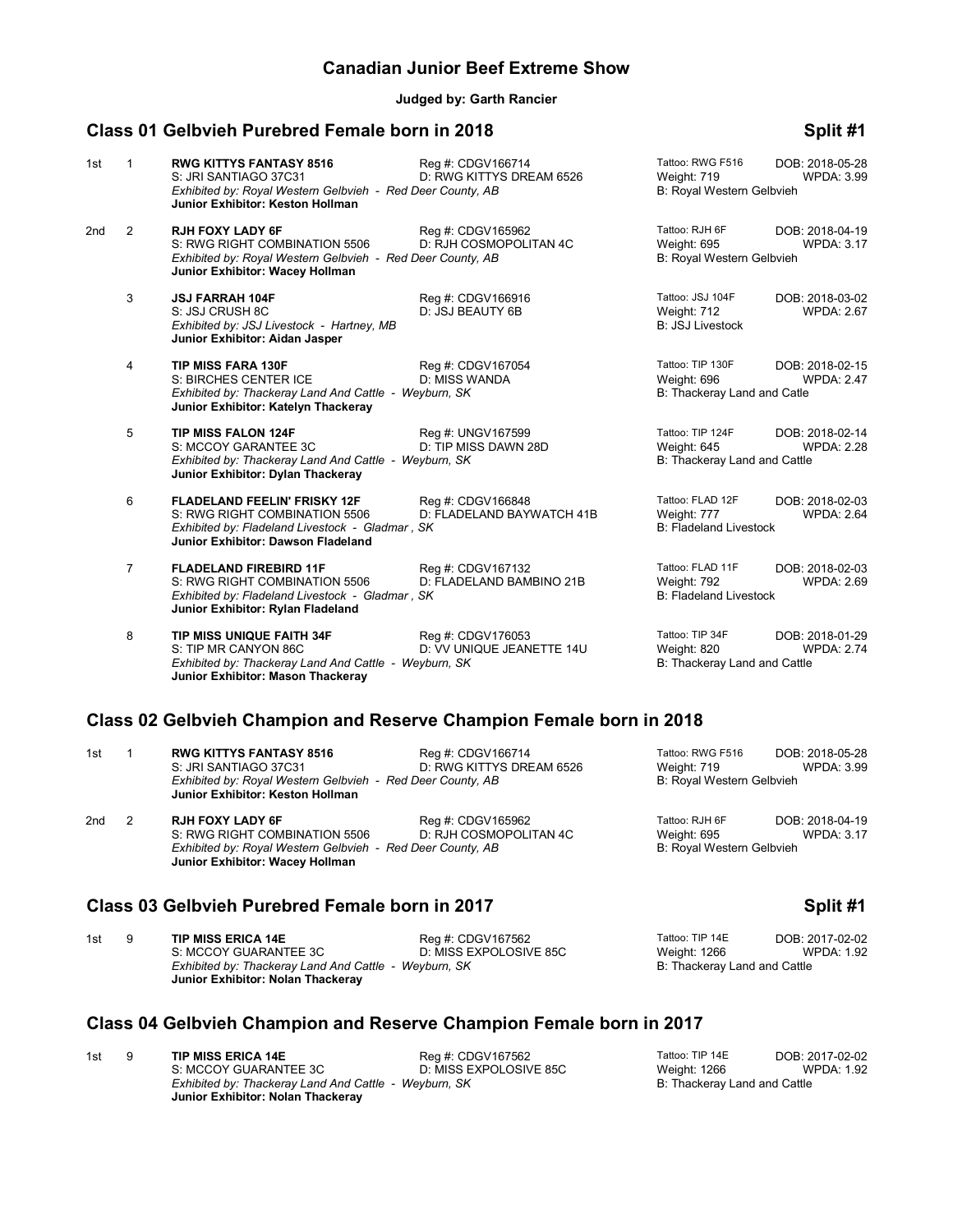|     |              | <b>Class 05 Gelbvieh Grand Champion and Reserve Grand Champion Female</b>                                                                                 |                                                |                                                                  |                                      |
|-----|--------------|-----------------------------------------------------------------------------------------------------------------------------------------------------------|------------------------------------------------|------------------------------------------------------------------|--------------------------------------|
| 1st | $\mathbf{1}$ | <b>RWG KITTYS FANTASY 8516</b><br>S: JRI SANTIAGO 37C31<br>Exhibited by: Royal Western Gelbvieh - Red Deer County, AB<br>Junior Exhibitor: Keston Hollman | Reg #: CDGV166714<br>D: RWG KITTYS DREAM 6526  | Tattoo: RWG F516<br>Weight: 719<br>B: Royal Western Gelbvieh     | DOB: 2018-05-28<br>WPDA: 3.99        |
| 2nd | 2            | <b>RJH FOXY LADY 6F</b><br>S: RWG RIGHT COMBINATION 5506<br>Exhibited by: Royal Western Gelbvieh - Red Deer County, AB<br>Junior Exhibitor: Wacey Hollman | Reg #: CDGV165962<br>D: RJH COSMOPOLITAN 4C    | Tattoo: RJH 6F<br>Weight: 695<br>B: Royal Western Gelbvieh       | DOB: 2018-04-19<br>WPDA: 3.17        |
|     |              | Class 06 Black Angus Purebred Female born in 2018                                                                                                         |                                                |                                                                  | Split #1                             |
| 1st | 13           | <b>TWST PRIMO'S PRIDE 42F</b><br>S: COLBURN PRIMO 5153<br>Exhibited by: Twisted Sisters Livestock - Lloydminster, AB<br>Junior Exhibitor: Brianna Kimmel  | Reg #: 2027913<br>D: ROYAL S PRIDE 42B         | Tattoo: BMK 42F<br>Weight: 840<br>B: Brianna Kimmel              | DOB: 2018-02-28<br><b>WPDA: 3.12</b> |
| 2nd | 10           | <b>LONGVIEW PERSEPHONE 52F</b><br>S: SILVEIRAS S SIS GQ 2353<br>Exhibited by: Longview Angus - Grenfell, SK<br>Junior Exhibitor: Rayel Kaczmar            | Reg #: 2054779<br>D: JL PERSEPHONE 5380        | Tattoo: LVA 52F<br>Weight: 697<br>B: Shar Kaczmar                | DOB: 2018-04-05<br><b>WPDA: 2.99</b> |
|     | 11           | <b>NU-HORIZON ERICA 8068F</b><br>S: FREYBURN WINDY 129C<br>Exhibited by: Nu-Horizon Angus - Lipton, SK<br>Junior Exhibitor: Kodie Doetzel                 | Reg #: 2044801<br>D: MICH ERICA 1379           | Tattoo: TK 8068F<br>Weight: 807<br>B: Nu-Horizon Angus           | DOB: 2018-03-19<br><b>WPDA: 3.23</b> |
|     | 12           | <b>GOLD-BAR PIPER 305F</b><br>S: ADA CHALLENGER 119C<br>Exhibited by: Gold-Bar Livestock - Caronport, SK<br>Junior Exhibitor: Kaycee Buchanan             | Reg #: 2020235<br>D: VALLEY LODGE COUNTESS 22C | Tattoo: GBL 305F<br>Weight: 767<br><b>B: Gold-Bar Livestock</b>  | DOB: 2018-03-05<br><b>WPDA: 2.91</b> |
|     | 14           | <b>WILBAR JENNIFER 562F</b><br>S: MUSGRAVE SKY HIGH 1535<br>Exhibited by: Wilbar Cattle Co - Dundurn, SK<br>Junior Exhibitor: Kylie Willms                | Reg #: 2063182<br>D: WILBAR JENNIFER 221R      | Tattoo: WJD 562F<br>Weight: 803<br>B: Wilbar Cattle Co           | DOB: 2018-02-15<br><b>WPDA: 2.85</b> |
|     | 15           | <b>MERIT PRIDE 8082F</b><br>S: KR APOLLO 6458<br>Exhibited by: Merit Cattle Co. - Radville, SK<br>Junior Exhibitor: Macy Liebreich                        | Reg #: 2031043<br>D: MERIT PRIDE 5087C         | Tattoo: TJL 8082F<br>Weight: 854<br>B: Trent & Janelle Liebreich | DOB: 2018-02-13<br>WPDA: 3.01        |
|     |              | Class 06 Black Angus Purebred Female born in 2018                                                                                                         |                                                |                                                                  | Split #2                             |
| 1st | 20           | PERROTS BELLA 16F<br>S: SAV SENSATION 5615<br>Exhibited by: Perrot Cattle Co. - Alameda, SK<br><b>Junior Exhibitor: Rocco Perrot</b>                      | Reg #: 2021267<br>D: TOWN NO COUNTRY BELLA 25A | Tattoo: ANNA 16F<br>Weight: 906<br>B: Anna-Marie Perrot          | DOB: 2018-01-17<br><b>WPDA: 2.91</b> |
| 2nd | 18           | <b>RAVENWORTH RUBY 8F</b><br>S: SAV INTERNATIONAL 2020<br>Exhibited by: Ravenworth Cattle - Middle Lake, SK<br>Junior Exhibitor: Ryker Berting            | Reg #: 2031674<br>D: RAVENWORTH RUBY 15A       | Tattoo: RAVE 8F<br>Weight: 916<br>B: Garry & Donna Berting       | DOB: 2018-01-20<br><b>WPDA: 2.97</b> |
|     | 16           | <b>FREYBURN LADY 52F</b><br>S: MERIT GENESIS 1077<br>Exhibited by: Freyburn Angus Farms - Oxbow, SK<br>Junior Exhibitor: Dylan Frey                       | Reg #: 2046231<br>D: GERLEI LADY 5Y            | Tattoo: ZGO 52F<br>Weight: 768<br>B: Freyburn Farms              | DOB: 2018-02-11<br><b>WPDA: 2.69</b> |
|     | 17           | <b>SCHWAN MISS EULA 829F</b><br>S: S A V RENOVATION 6822<br>Exhibited by: Schwan Angus Ranch - Swift Current, SK<br>Junior Exhibitor: Ty Schwan           | Reg #: 2067548<br>D: NORSEMAN EULA 31'09       | Tattoo: SCWN 829F<br>Weight: 840<br>B: Schwan Angus Ranch        | DOB: 2018-02-01<br>WPDA: 2.84        |
|     | 19           | <b>GOLD-BAR HEROINE 117F</b><br>S: ADA CHALLENGER 119C<br>Exhibited by: Gold-Bar Livestock - Caronport, SK<br>Junior Exhibitor: Saige Buchanan            | Reg #: 2017209<br>D: GOLD-BAR HEROINE 208D     | Tattoo: GBL 117F<br>Weight: 877<br>B: Gold-Bar Livestock         | DOB: 2018-01-17<br><b>WPDA: 2.82</b> |
|     | 21           | <b>SCHWAN MISS BLACK LADY 816F</b><br>S: S A V RENOVATION 6822<br>Exhibited by: Schwan Angus Ranch - Swift Current, SK<br>Junior Exhibitor: Payton Schwan | Reg #: 2060178<br>D: SOO LINE BLACK LADY 9081  | Tattoo: SCWN 816F<br>Weight: 820<br>B: Schwan Angus Ranch        | DOB: 2018-01-16<br>WPDA: 2.63        |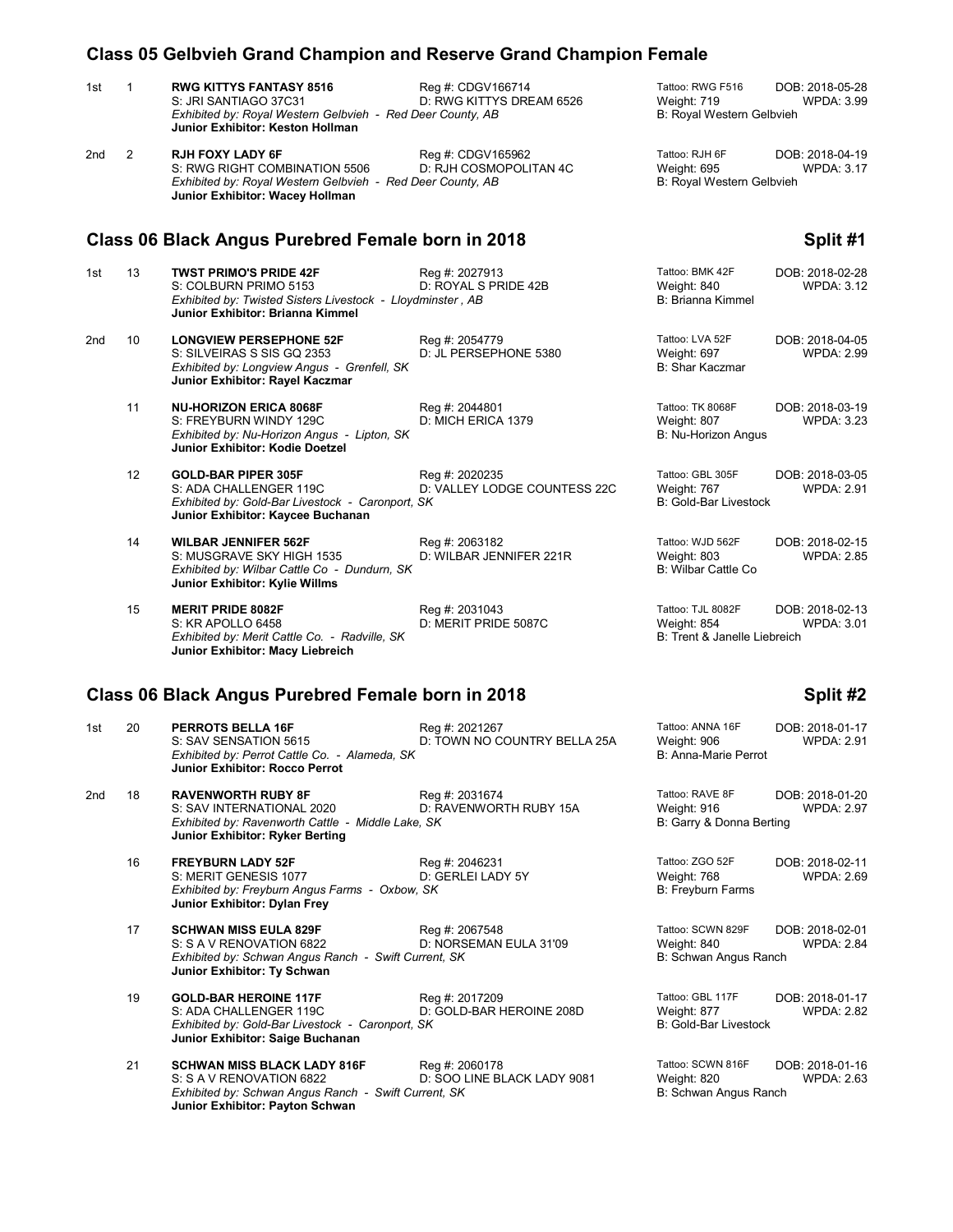|     |    | Class 07 Black Angus Champion and Reserve Champion Female born in 2018                                                                                   |                                                    |                                                                   |                                      |
|-----|----|----------------------------------------------------------------------------------------------------------------------------------------------------------|----------------------------------------------------|-------------------------------------------------------------------|--------------------------------------|
| 1st | 13 | <b>TWST PRIMO'S PRIDE 42F</b><br>S: COLBURN PRIMO 5153<br>Exhibited by: Twisted Sisters Livestock - Lloydminster, AB<br>Junior Exhibitor: Brianna Kimmel | Reg #: 2027913<br>D: ROYAL S PRIDE 42B             | Tattoo: BMK 42F<br>Weight: 840<br>B: Brianna Kimmel               | DOB: 2018-02-28<br>WPDA: 3.12        |
| 2nd | 10 | <b>LONGVIEW PERSEPHONE 52F</b><br>S: SILVEIRAS S SIS GQ 2353<br>Exhibited by: Longview Angus - Grenfell, SK<br>Junior Exhibitor: Rayel Kaczmar           | Reg #: 2054779<br>D: JL PERSEPHONE 5380            | Tattoo: LVA 52F<br>Weight: 697<br>B: Shar Kaczmar                 | DOB: 2018-04-05<br>WPDA: 2.99        |
|     |    | Class 08 Black Angus Purebred Female born in 2017                                                                                                        |                                                    |                                                                   | Split #1                             |
| 1st | 27 | <b>MERIT JILT 7060</b><br>S: BAR S RANGE BOSS 4002<br>Exhibited by: Merit Cattle Co. - Radville, SK<br>Junior Exhibitor: Carson Liebreich                | Reg #: 1986222<br>D: MERIT JILT 2023               | Tattoo: TJL 7060E<br>Weight: 1478<br>B: Trent & Janelle Liebreich | DOB: 2017-02-09<br><b>WPDA: 2.26</b> |
| 2nd | 22 | <b>BCII SA LADY 0917</b><br>S: C&C PRIORITY 1428B EXAR<br>Exhibited by: Michelson Land & Cattle - Ituna, SK<br>Junior Exhibitor: Kaden Michelson         | Reg #: 2064257<br>D: COPPER CREEK LUTTON LADY 1122 | Tattoo: IMP 0917E<br>Weight: 1436<br><b>B: BCII Show Cattle</b>   | DOB: 2017-03-21<br><b>WPDA: 2.34</b> |
|     | 23 | <b>BROOKING LADY 7166</b><br>S: HOFFMAN OPPORTUNIST 4640<br>Exhibited by: Longview Angus - Grenfell, SK<br>Junior Exhibitor: Rayel Kaczmar               | Reg #: 1992090<br>D: SOO LINE LADY 8058            | Tattoo: JSTN 166E<br>Weight: 1612<br>B: Brooking Angus Ranch      | DOB: 2017-03-10<br><b>WPDA: 2.58</b> |
|     | 24 | <b>RAR PIPETTE 710</b><br>S: SAC CONVERSATION<br>Exhibited by: Schwan Angus Ranch - Swift Current, SK<br>Junior Exhibitor: Payton Schwan                 | Reg #: 2065776<br>D: RAR PIPETTE C206              | Tattoo: IMP 710E<br>Weight: 1469<br>B: Reid Angus Ranch           | DOB: 2017-03-02<br><b>WPDA: 2.32</b> |
|     | 25 | <b>SCC ROYAL BLACKBIRD 7224</b><br>S: COLBURN PRIMO 5153<br>Exhibited by: Swan Hills Ranch - Swan River, MB<br>Junior Exhibitor: Martina Tibble          | Reg #: 2007162<br>D: SCC ROYAL BLACKBIRD 502       | Tattoo: IMP 7224E<br>Weight: 1553<br>B: Cade Dalton Stertzbach    | DOB: 2017-02-24<br><b>WPDA: 2.43</b> |
|     | 26 | <b>FREYBURN RALLY MISSIE 120E</b><br>S: YOUNG DALE ASTROID<br>Exhibited by: Freyburn Angus Farms - Oxbow, SK<br>Junior Exhibitor: Joran Frey             | Reg #: 1984628<br>D: FREYBURN RALLY MISSIE 138Z    | Tattoo: RF 120E<br>Weight: 1445<br>B: Jason Frey                  | DOB: 2017-02-15<br>WPDA: 2.23        |
|     |    | Class 08 Black Angus Purebred Female born in 2017                                                                                                        |                                                    |                                                                   | Split #2                             |
| 1st | 29 | <b>HOFFMAN HIGH ROSE 7069</b><br>S: PVF INSIGHT 0129<br>Exhibited by: Hollinger Land & Cattle - Neudorf, SK<br>Junior Exhibitor: Kodie Doetzel           | Reg #: 2007124<br>D: MICH SC HIGH ROSE 526C        | Tattoo: IMP 7069E<br>Weight: 1707<br>B: Hoffman Ranch             | DOB: 2017-01-25<br><b>WPDA: 2.56</b> |
| 2nd | 31 | <b>PERROTS BLACKBIRD 16E</b><br>S: SOO LINE MOTIVE 9016<br>Exhibited by: Perrot Cattle Co. - Alameda, SK<br>Junior Exhibitor: Paige Freitag              | Reg #: 1965576<br>D: TOWN N COUNTRY BLACKBIRD 37C  | Tattoo: ANNA 16E<br>Weight: 1556<br>B: Anna-Marie Perrot          | DOB: 2017-01-16<br><b>WPDA: 2.30</b> |
|     | 28 | <b>FREYBURN RUBY 27E</b><br>S: FREYBURN YELLOWSTONE 11B<br>Exhibited by: Freyburn Angus Farms - Oxbow, SK<br>Junior Exhibitor: Reegan Frey               | Reg #: 1984612<br>D: FREYBURN RUBY 98B             | Tattoo: RF 27E<br>Weight: 1490<br>B: Jason Frey                   | DOB: 2017-02-02<br><b>WPDA: 2.26</b> |
|     | 30 | <b>RAVENWORTH RUBY 14E</b><br>S: SITZ LOGIC Y46<br>Exhibited by: Ravenworth Cattle - Middle Lake, SK<br>Junior Exhibitor: Ryker Berting                  | Reg #: 1965388<br>D: RAVENWORTH RUBY 18Y           | Tattoo: RAVE 14E<br>Weight: 1539<br>B: Garry & Donna Berting      | DOB: 2017-01-23<br><b>WPDA: 2.30</b> |
|     | 32 | <b>GOLD-BAR ELBA 116E</b><br>S: S A V HONOR 4842<br>Exhibited by: Windy Willows Farms - Hodgeville, SK<br>Junior Exhibitor: Hillary Sauder               | Reg #: 1959959<br>D: SHEIDAGHAN ELBA 50B           | Tattoo: GBL 116E<br>Weight: 1688<br><b>B: Gold-Bar Livestock</b>  | DOB: 2017-01-16<br><b>WPDA: 2.49</b> |
|     | 33 | <b>J SQUARE S ELLEN 715E</b><br>S: PLEASANT VALLEY LUTE 1207<br>Exhibited by: Fairlight Angus - Boissevain, MB<br>Junior Exhibitor: Nolan Glover         | Reg #: 2003600<br>D: J SQUARE S ELLEN 335A         | Tattoo: SIES 715E<br>Weight: 1361<br>B: Jordan Sies               | DOB: 2017-01-14<br><b>WPDA: 2.00</b> |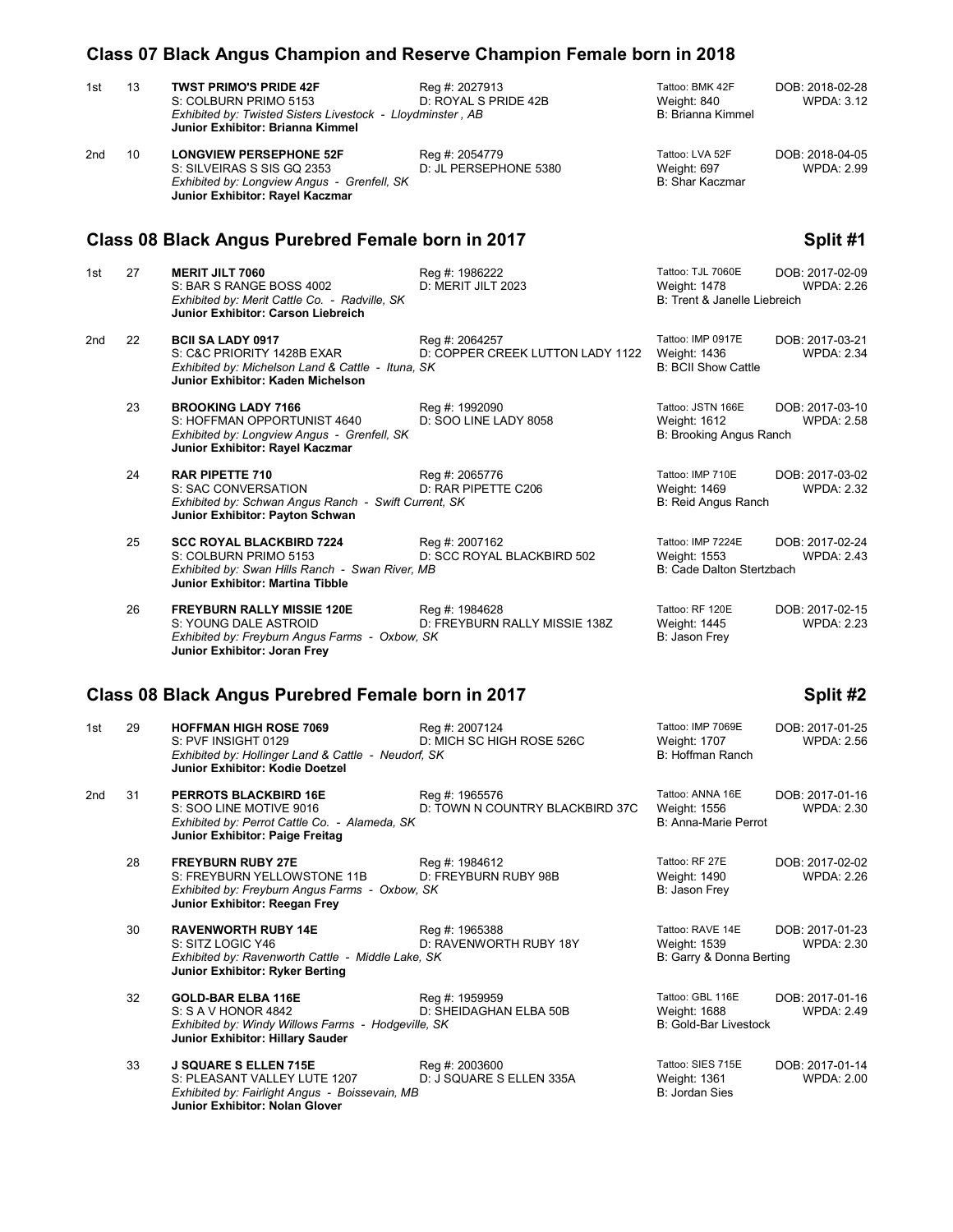|                                                                      | Class 09 Black Angus Champion and Reserve Champion Female born in 2017 |                                                                                                                                                                 |                                                    |                                                                           |                                      |  |  |
|----------------------------------------------------------------------|------------------------------------------------------------------------|-----------------------------------------------------------------------------------------------------------------------------------------------------------------|----------------------------------------------------|---------------------------------------------------------------------------|--------------------------------------|--|--|
| 1st                                                                  | 27                                                                     | <b>MERIT JILT 7060</b><br>S: BAR S RANGE BOSS 4002<br>Exhibited by: Merit Cattle Co. - Radville, SK<br>Junior Exhibitor: Carson Liebreich                       | Reg #: 1986222<br>D: MERIT JILT 2023               | Tattoo: TJL 7060E<br>Weight: 1478<br>B: Trent & Janelle Liebreich         | DOB: 2017-02-09<br><b>WPDA: 2.26</b> |  |  |
| 2nd                                                                  | 22                                                                     | <b>BCII SA LADY 0917</b><br>S: C&C PRIORITY 1428B EXAR<br>Exhibited by: Michelson Land & Cattle - Ituna, SK<br>Junior Exhibitor: Kaden Michelson                | Reg #: 2064257<br>D: COPPER CREEK LUTTON LADY 1122 | Tattoo: IMP 0917E<br>Weight: 1436<br><b>B: BCII Show Cattle</b>           | DOB: 2017-03-21<br><b>WPDA: 2.34</b> |  |  |
|                                                                      |                                                                        | <b>Class 10 Black Angus Grand Champion and Reserve Grand Champion Female</b>                                                                                    |                                                    |                                                                           |                                      |  |  |
| 1st                                                                  | 27                                                                     | <b>MERIT JILT 7060</b><br>S: BAR S RANGE BOSS 4002<br>Exhibited by: Merit Cattle Co. - Radville, SK<br>Junior Exhibitor: Carson Liebreich                       | Reg #: 1986222<br>D: MERIT JILT 2023               | Tattoo: TJL 7060E<br>Weight: 1478<br>B: Trent & Janelle Liebreich         | DOB: 2017-02-09<br>WPDA: 2.26        |  |  |
| 2nd                                                                  | 22                                                                     | <b>BCII SA LADY 0917</b><br>S: C&C PRIORITY 1428B EXAR<br>Exhibited by: Michelson Land & Cattle - Ituna, SK<br>Junior Exhibitor: Kaden Michelson                | Reg #: 2064257<br>D: COPPER CREEK LUTTON LADY 1122 | Tattoo: IMP 0917E<br>Weight: 1436<br><b>B: BCII Show Cattle</b>           | DOB: 2017-03-21<br><b>WPDA: 2.34</b> |  |  |
|                                                                      |                                                                        | <b>Class 11 Shorthorn Purebred Female born in 2018</b>                                                                                                          |                                                    |                                                                           | Split #1                             |  |  |
| 1st                                                                  | 39                                                                     | <b>LITTLE REBEL FOOLISH PLEASURE 1F</b><br>S: BELL M FOREMAN 30A<br>Exhibited by: Little Rebel Cattle Company - Udora, ON<br>Junior Exhibitor: Blair McGlashan  | Reg #: XCAN F696743<br>D: RVCC PS ALICE 03Z        | Tattoo: BMR 1F<br>Weight: 990<br>B: Blair McGlashan                       | DOB: 2018-01-04<br><b>WPDA: 3.06</b> |  |  |
| 2nd                                                                  | 34                                                                     | <b>HEI IT'S ABOUT TIME</b><br>S: HEI ITS LAST CALL 03D<br>Exhibited by: Height Cattle Co - Elmwood, ON<br>Junior Exhibitor: Sarah Height                        | Reg #: 24835<br>D: WCC HAPPY HAPPY HAPPY           | Tattoo: HEI 524F<br>Weight: 528<br>B: Height Cattle Co                    | DOB: 2018-05-24<br><b>WPDA: 2.87</b> |  |  |
|                                                                      | 35                                                                     | <b>SHADYBROOK MILLENIA 67F</b><br>S: SHADYBROOK HOTSHOT 88A<br>Exhibited by: Diamond Creek Cattle Company - Weyburn, SK<br>Junior Exhibitor: Rylan Knupp        | Reg #: 24882<br>D: SHADYBROOK PERFECT 20C          | Tattoo: MAX 67F<br>Weight: 680<br><b>B: Shadybrook Shorthorns</b>         | DOB: 2018-03-14<br><b>WPDA: 2.67</b> |  |  |
|                                                                      | 36                                                                     | <b>DIAMOND CREEK SPARKLE GIRL 22F</b><br>S: BELL M EXHALATION 62C<br>Exhibited by: Diamond Creek Cattle Company - Weyburn, SK<br>Junior Exhibitor: Austin Knupp | Reg #: F696672<br>D: DIAMOND CREEK SPARKLE GIRL 9D | Tattoo: DCC 22 F<br>Weight: 610<br>B: Diamond Creek Cattle Company        | DOB: 2018-02-20<br><b>WPDA: 2.20</b> |  |  |
|                                                                      | 37                                                                     | <b>STAR P LINDA 15F</b><br>S: STAR P JUST RIGHT 29Z<br>Exhibited by: Star P Farms - Humboldt, SK<br>Junior Exhibitor: Katherine Possberg                        | Reg #: F697447<br>D: STAR P COWGIRL 50A            | Tattoo: RAY 15F<br>Weight: 770 WPDA: 2.69<br>B: Blaine & Rayleen Possberg | DOB: 2018-02-11                      |  |  |
|                                                                      | 38                                                                     | <b>ACC CANDY'S FANCY POPS 33F</b><br>S: DF PURE GOLD 3N<br>Exhibited by: Anwender Cattle Company - Radville, SK<br>Junior Exhibitor: Sadie Anwender             | Reg #: X-F696505<br>D: ACC CANDY'S WINEGUM 14W     | Tattoo: ACC 33F<br>Weight: 973<br>B: Gary & Kim Anwender                  | DOB: 2018-01-22<br><b>WPDA: 3.18</b> |  |  |
| Class 12 Shorthorn Champion and Reserve Champion Female born in 2018 |                                                                        |                                                                                                                                                                 |                                                    |                                                                           |                                      |  |  |

| 1st | 39 | LITTLE REBEL FOOLISH PLEASURE 1F<br>S: BELL M FOREMAN 30A<br>Exhibited by: Little Rebel Cattle Company -<br>Junior Exhibitor: Blair McGlashan | Reg #: XCAN F696743<br>D: RVCC PS ALICE 03Z<br>Udora, ON | Tattoo: BMR 1F<br>Weight: 990<br>B: Blair McGlashan    | DOB: 2018-01-04<br>WPDA: 3.06        |
|-----|----|-----------------------------------------------------------------------------------------------------------------------------------------------|----------------------------------------------------------|--------------------------------------------------------|--------------------------------------|
| 2nd | 34 | <b>HEI IT'S ABOUT TIME</b><br>S: HEI ITS LAST CALL 03D<br>Exhibited by: Height Cattle Co - Elmwood, ON<br>Junior Exhibitor: Sarah Height      | Reg #: 24835<br>D: WCC HAPPY HAPPY HAPPY                 | Tattoo: HEI 524F<br>Weight: 528<br>B: Height Cattle Co | DOB: 2018-05-24<br><b>WPDA: 2.87</b> |

## **Class 13 Shorthorn Purebred Female born in 2017 Split #1 Split #1**

1st 45 **ACC CANDY'S ECLAIR 1E** Reg #: X-\*23708 Tattoo: ACC 1E DOB: 2017-01-01 S: JTPH BEAT THE HEAT 584C D: ACC CANDY'S BUBBLE YUM 39Y Weight: 1548 WPDA: 2.24 **ACC CANDY'S ECLAIR 1E** Reg #: X-\*23708 Tattoo: ACC 1E DO<br>S: JTPH BEAT THE HEAT 584C D: ACC CANDY'S BUBBLE YUM 39Y Weight: 1548<br>Exhibited by: Anwender Cattle Company - Radville, SK B: Gary & Kim Anwender **Junior Exhibitor: Sadie Anwender**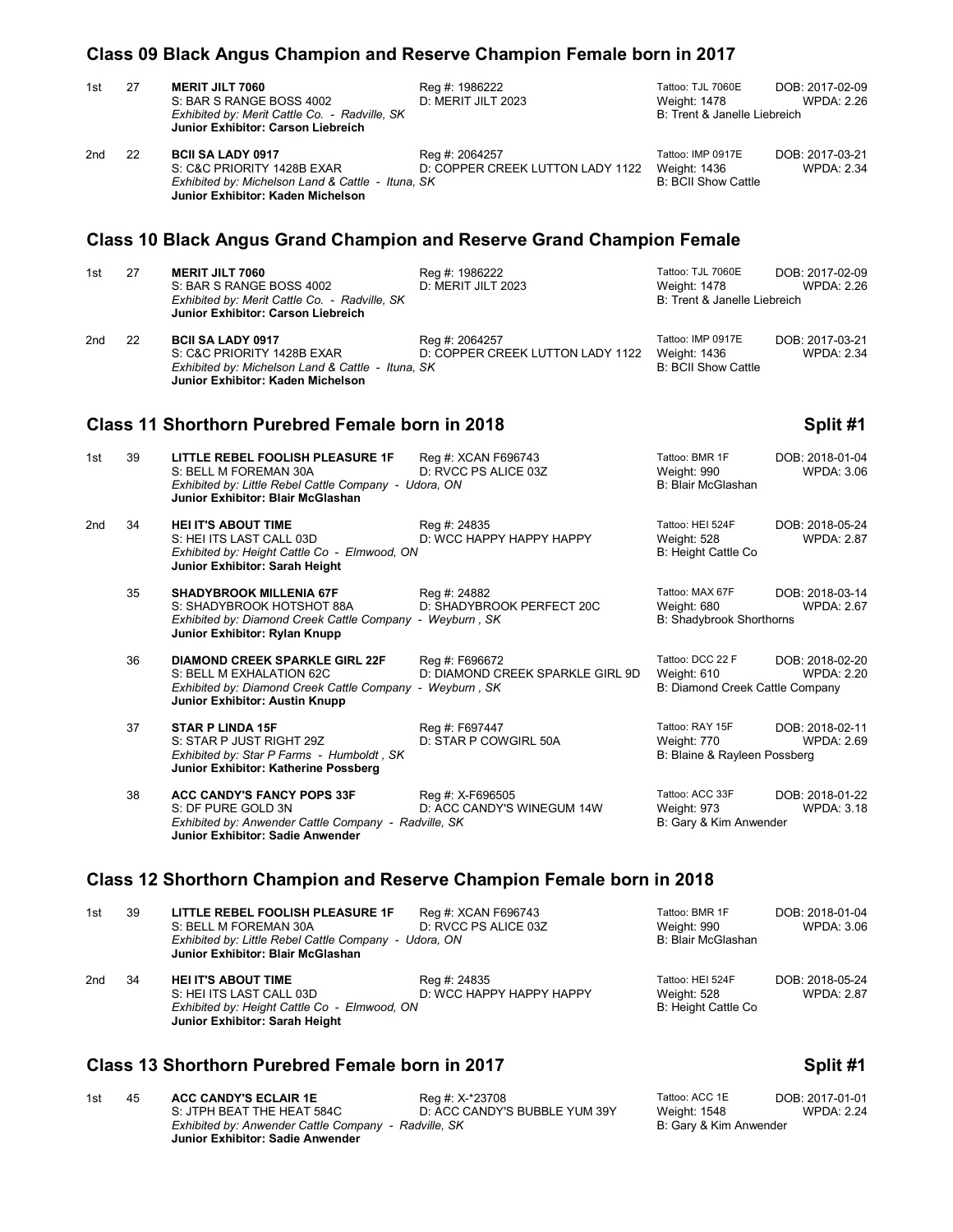| 2nd | 44 | <b>HILL HAVEN VERONA GIRL 2E</b><br>S: CSF EVOLUTION HC<br>Exhibited by: Diamond Creek Cattle Company - Weyburn, SK<br>Junior Exhibitor: Rylan Knupp       | Reg #: 23582<br>D: HILL HAVEN MISS VERONA 32Y   | Tattoo: DLA 2E<br>Weight: 1560<br><b>B: Dale Asser</b>                  | DOB: 2017-01-02<br>WPDA: 2.26        |
|-----|----|------------------------------------------------------------------------------------------------------------------------------------------------------------|-------------------------------------------------|-------------------------------------------------------------------------|--------------------------------------|
|     | 40 | <b>DJS ANNDELLE HC 712</b><br>S: FREE K-KIM HOT COMMODITY<br>Exhibited by: Golden Oak Livestock - Red Deer County, AB<br>Junior Exhibitor: Prairie McNeely | Reg #: X(USA)4261228<br>D: DJS ANNDELLE C490    | Tattoo: DJS 712<br>Weight: 1440<br><b>B: DJS Shorthorns</b>             | DOB: 2017-02-25<br><b>WPDA: 2.26</b> |
|     | 41 | <b>HAWKEN ERICA 6E</b><br>S: JTPH BEAT THE HEAT 584C<br>Exhibited by: Bell M Farms - Englefeld, SK<br>Junior Exhibitor: Royce Moellenbeck                  | Reg #: 23746<br>D: HAWKEN BIANCA 12B            | Tattoo: HWK 6E<br>Weight: 1302<br>B: Hawken Shorthorns                  | DOB: 2017-02-12<br>WPDA: 2.00        |
|     | 42 | <b>MILLBROOK MISS LIZZIE G.T.</b><br>S: DF TALLAGEGA<br>Exhibited by: Height Cattle Co - Elmwood, ON<br>Junior Exhibitor: Sarah Height                     | Reg #: 23962<br>D: MILLBROOK LIZZIE 1A          | Tattoo: ADVY6E<br>Weight: 1464<br><b>B: Millbrook</b>                   | DOB: 2017-01-21<br><b>WPDA: 2.18</b> |
|     | 43 | <b>HATFIELD BARONESS 3E</b><br>S: HATFIELD ROCK ON 6W<br>Exhibited by: New View Ranch - Elm Creek, MB<br>Junior Exhibitor: Nolan Vandersluis               | Reg #: 695604<br>D: HATFIELD BARONESS LEGEND 9W | Tattoo: BBB 3E<br>Weight: 1394<br>B: Monty Thomson, Hatfield Shorthorns | DOB: 2017-01-03<br><b>WPDA: 2.02</b> |

## **Class 14 Shorthorn Champion and Reserve Champion Female born in 2017**

| 1st | 45 | <b>ACC CANDY'S ECLAIR 1E</b><br>S: JTPH BEAT THE HEAT 584C                                                                                           | Reg #: X-*23708<br>D: ACC CANDY'S BUBBLE YUM 39Y | Tattoo: ACC 1E<br>Weight: 1548                         | DOB: 2017-01-01<br><b>WPDA: 2.24</b> |
|-----|----|------------------------------------------------------------------------------------------------------------------------------------------------------|--------------------------------------------------|--------------------------------------------------------|--------------------------------------|
|     |    | Exhibited by: Anwender Cattle Company - Radville, SK<br>Junior Exhibitor: Sadie Anwender                                                             |                                                  | B: Gary & Kim Anwender                                 |                                      |
| 2nd | 44 | <b>HILL HAVEN VERONA GIRL 2E</b><br>S: CSF EVOLUTION HC<br>Exhibited by: Diamond Creek Cattle Company - Weyburn, SK<br>Junior Exhibitor: Rylan Knupp | Reg #: 23582<br>D: HILL HAVEN MISS VERONA 32Y    | Tattoo: DLA 2E<br>Weight: 1560<br><b>B: Dale Asser</b> | DOB: 2017-01-02<br>WPDA: 2.26        |

## **Class 15 Shorthorn Grand Champion and Reserve Grand Champion Female**

| 1st | 39 | LITTLE REBEL FOOLISH PLEASURE 1F<br>S: BELL M FOREMAN 30A<br>Exhibited by: Little Rebel Cattle Company - Udora, ON<br>Junior Exhibitor: Blair McGlashan       | Reg #: XCAN F696743<br>D: RVCC PS ALICE 03Z      | Tattoo: BMR 1F<br>Weight: 990<br>B: Blair McGlashan      | DOB: 2018-01-04<br>WPDA: 3.06        |
|-----|----|---------------------------------------------------------------------------------------------------------------------------------------------------------------|--------------------------------------------------|----------------------------------------------------------|--------------------------------------|
| 2nd | 45 | <b>ACC CANDY'S ECLAIR 1E</b><br>S: JTPH BEAT THE HEAT 584C<br>Exhibited by: Anwender Cattle Company - Radville, SK<br><b>Junior Exhibitor: Sadie Anwender</b> | Reg #: X-*23708<br>D: ACC CANDY'S BUBBLE YUM 39Y | Tattoo: ACC 1E<br>Weight: 1548<br>B: Gary & Kim Anwender | DOB: 2017-01-01<br><b>WPDA: 2.24</b> |

## **Class 16 Commercial Female born in 2018 Split #1 Split #1 Split #1**

| 1st | 46 | <b>SLC CHERRY BLOSSOM 1F</b><br>S: TOMAHAWK CHOP<br>Exhibited by: Sebastian Land & Cattle - Montmartre, SK<br>Junior Exhibitor: Emily Sebastian     | Reg #: ***<br>D: XLP 15X REESE 552A  | Tattoo: ***<br>Weight: 0<br>B: Sebastian Land & Cattle    | DOB: 2018-03-10<br>WPDA: 0.00 |
|-----|----|-----------------------------------------------------------------------------------------------------------------------------------------------------|--------------------------------------|-----------------------------------------------------------|-------------------------------|
| 2nd | 47 | <b>SLC SIMPLY SWEET 6F</b><br>S: RBSC SIMPLIFY 22C<br>Exhibited by: Sebastian Land & Cattle - Montmartre, SK<br>Junior Exhibitor: Delaney Sebastian | Reg #: APPLIED<br>D: SLC SURPRISE 4D | Tattoo: SLC 6F<br>Weight: 0<br>B: Sebastian Land & Cattle | DOB: 2018-02-27<br>WPDA: 0.00 |
|     | 48 | <b>SWEETART</b><br>S: FU MAN CHU<br>Exhibited by: Berner Cattle - Verwood, SK<br>Junior Exhibitor: Kylie Berner                                     | Reg #: **<br>D: MISS HAIRY 17Y       | Tattoo: **<br>Weight: 0<br>B: Horner Cattle Co            | DOB: 2018-02-17<br>WPDA: 0.00 |

## **Class 17 Commercial Champion and Reserve Champion Female born in 2018**

| 1st | 46                                                                                            | <b>SLC CHERRY BLOSSOM 1F</b><br>S: TOMAHAWK CHOP                                            | Reg #: ***<br>D: XLP 15X REESE 552A  | Tattoo: ***<br>Weight: 0    | DOB: 2018-03-10<br>WPDA: 0.00 |
|-----|-----------------------------------------------------------------------------------------------|---------------------------------------------------------------------------------------------|--------------------------------------|-----------------------------|-------------------------------|
|     |                                                                                               | Exhibited by: Sebastian Land & Cattle - Montmartre, SK<br>Junior Exhibitor: Emily Sebastian |                                      | B: Sebastian Land & Cattle  |                               |
| 2nd | 47                                                                                            | <b>SLC SIMPLY SWEET 6F</b><br>S: RBSC SIMPLIFY 22C                                          | Reg #: APPLIED<br>D: SLC SURPRISE 4D | Tattoo: SLC 6F<br>Weight: 0 | DOB: 2018-02-27<br>WPDA: 0.00 |
|     | Exhibited by: Sebastian Land & Cattle - Montmartre, SK<br>Junior Exhibitor: Delaney Sebastian |                                                                                             |                                      | B: Sebastian Land & Cattle  |                               |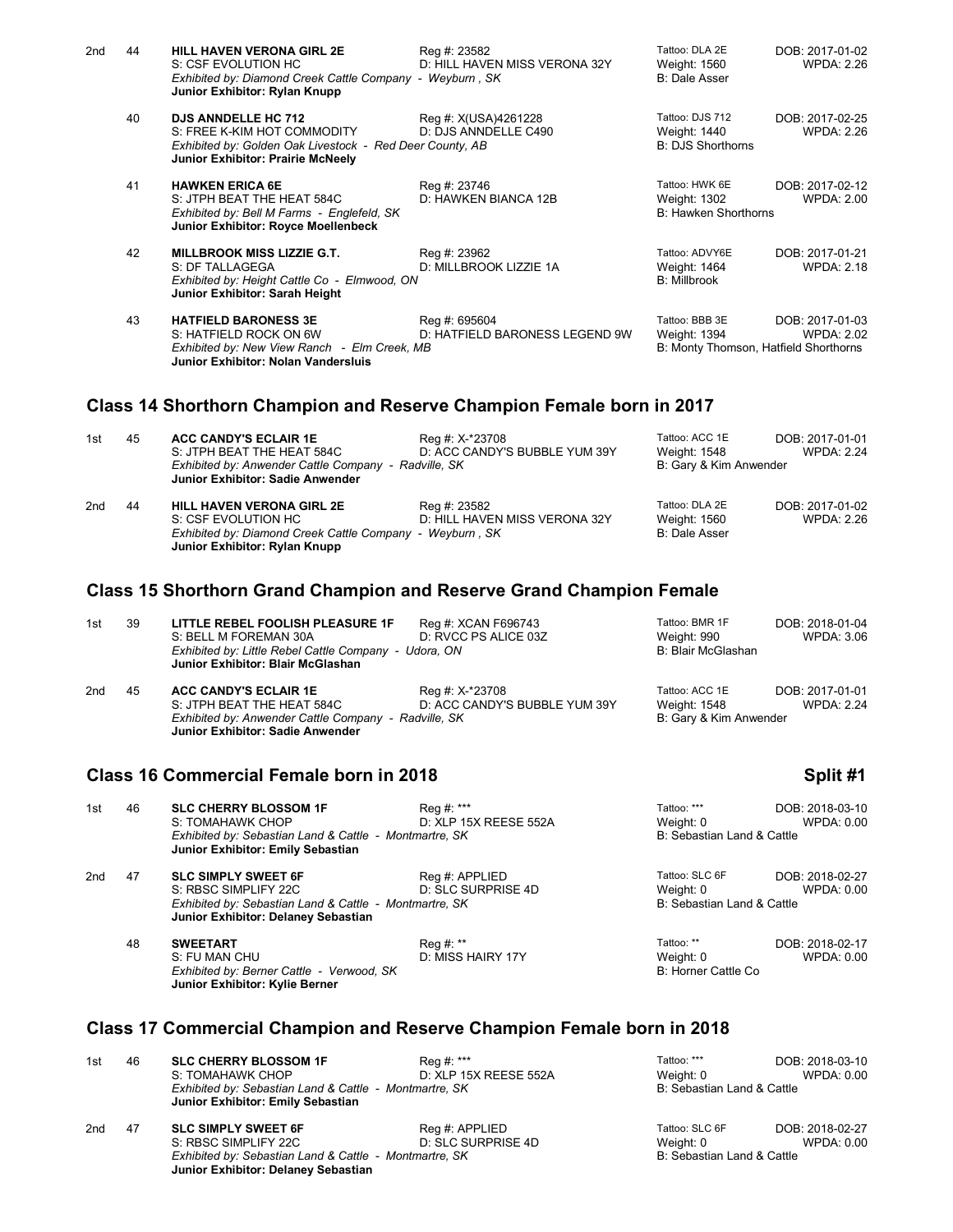## **Class 18 Commercial Female born in 2017 Split #1 Split #1 Split #1**

| 1st | 52 | <b>LSCC SUGAR BLOSSOM 27E</b><br>S: DOUBLE BAR D RAMBLER 418C<br>Exhibited by: McCormack Family Ranch - Grenfell, SK<br>Junior Exhibitor: Sydney McCormack | Reg #: 519301<br>D: LSCC TWICE A LADY 23C      | Tattoo: LSCC 27E<br>Weight: 1369<br>B: Lightning Strike Cattle Co. /<br>McCormack Family Ranch  | DOB: 2017-02-15<br><b>WPDA: 2.12</b> |
|-----|----|------------------------------------------------------------------------------------------------------------------------------------------------------------|------------------------------------------------|-------------------------------------------------------------------------------------------------|--------------------------------------|
| 2nd | 51 | <b>LSCC WINGING IT 106E</b><br>S: KSIX WINGMAN 2A<br>Exhibited by: McCormack Family Ranch - Grenfell, SK<br>Junior Exhibitor: Darby McCormack              | Reg #: 519256<br>D: LSCC GENUINE THREAT 94X    | Tattoo: LSCC 106E<br>Weight: 1550<br>B: Lightning Strike Cattle Co. /<br>McCormack Family Ranch | DOB: 2017-03-08<br><b>WPDA: 2.48</b> |
|     | 49 | <b>SHOW GIRL</b><br>S: GOET 180<br>Exhibited by: Berner Cattle - Verwood, SK<br>Junior Exhibitor: Kylie Berner                                             | Reg #: R519282 PB<br><b>D: FLIGHT RISK</b>     | Tattoo: DJT 26E (RE)<br><b>Weight: 1337</b><br><b>B: Berner Cattle</b>                          | DOB: 2017-05-10<br><b>WPDA: 2.37</b> |
|     | 50 | <b>NTCC JEWELS DREAM 14E</b><br>S: COLBURN PRIMO<br>Exhibited by: JM New Trend Cattle Co. - Strathmore, AB<br>Junior Exhibitor: Jacey Massey               | Reg #: BPTRS1217600<br>D: FLE MISS ROYAL JEWEL | Tattoo: NTCC 14E<br>Weight: 0<br><b>B: Finesse Livestock</b>                                    | DOB: 2017-05-07<br>WPDA: 0.00        |
|     |    | AI JAA ILAI IN IN AI IN PILI IAAJA                                                                                                                         |                                                |                                                                                                 |                                      |

## **Class 19 Commercial Champion and Reserve Champion Female born in 2018**

| 1st | -52 | <b>LSCC SUGAR BLOSSOM 27E</b>                       | Rea #: 519301            | Tattoo: LSCC 27E                                           | DOB: 2017-02-15   |
|-----|-----|-----------------------------------------------------|--------------------------|------------------------------------------------------------|-------------------|
|     |     | S: DOUBLE BAR D RAMBLER 418C                        | D: LSCC TWICE A LADY 23C | Weight: 1369                                               | <b>WPDA: 2.12</b> |
|     |     | Exhibited by: McCormack Family Ranch - Grenfell, SK |                          | B: Lightning Strike Cattle Co. /<br>McCormack Family Ranch |                   |
|     |     | Junior Exhibitor: Sydney McCormack                  |                          |                                                            |                   |

| 2nd | -51 | <b>LSCC WINGING IT 106E</b>                         | Rea #: 519256              | Tattoo: LSCC 106E                | DOB: 2017-03-08   |
|-----|-----|-----------------------------------------------------|----------------------------|----------------------------------|-------------------|
|     |     | S: KSIX WINGMAN 2A                                  | D: LSCC GENUINE THREAT 94X | Weight: 1550                     | <b>WPDA: 2.48</b> |
|     |     | Exhibited by: McCormack Family Ranch - Grenfell, SK |                            | B: Lightning Strike Cattle Co. / |                   |
|     |     |                                                     |                            | McCormack Family Ranch           |                   |

**Junior Exhibitor: Darby McCormack**

## **Class 20 Commercial Grand Champion and Reserve Grand Champion Female**

| 1st | -52 | <b>LSCC SUGAR BLOSSOM 27E</b>                       | Rea #: 519301            | Tattoo: LSCC 27E                 | DOB: 2017-02-15   |
|-----|-----|-----------------------------------------------------|--------------------------|----------------------------------|-------------------|
|     |     | S: DOUBLE BAR D RAMBLER 418C                        | D: LSCC TWICE A LADY 23C | Weight: 1369                     | <b>WPDA: 2.12</b> |
|     |     | Exhibited by: McCormack Family Ranch - Grenfell, SK |                          | B: Lightning Strike Cattle Co. / |                   |
|     |     |                                                     |                          | McCormack Family Ranch           |                   |
|     |     | Junior Exhibitor: Sydney McCormack                  |                          |                                  |                   |

| 2nd | 46 | <b>LSCC WINGING IT 106E</b>                         | Reg #: 519256              | Tattoo: LSCC 106E                | DOB: 2017-03-08 |
|-----|----|-----------------------------------------------------|----------------------------|----------------------------------|-----------------|
|     |    | S: KSIX WINGMAN 2A                                  | D: LSCC GENUINE THREAT 94X | Weight: 1550                     | WPDA: 2.48      |
|     |    | Exhibited by: McCormack Family Ranch - Grenfell, SK |                            | B: Lightning Strike Cattle Co. / |                 |
|     |    |                                                     |                            | McCormack Family Ranch           |                 |

**Junior Exhibitor: Emily Sebastian**

## **Class 21 Red Angus Purebred Female born in 2018 Split #1**

| 1st | 61 | <b>RED TER-RON DIAMOND MIST 12F</b><br>S: MRLA 109D<br>Exhibited by: Ter-Ron Farms - Forestburg, AB<br><b>Junior Exhibitor: Kasey Adams</b>                      | Reg #: 2037394<br>D: RED TER-RON DIAMOND MIST 138D | Tattoo: RPAH 12F<br>Weight: 914<br>B: Ter-Ron Farms        | DOB: 2018-01-11<br><b>WPDA: 2.88</b> |
|-----|----|------------------------------------------------------------------------------------------------------------------------------------------------------------------|----------------------------------------------------|------------------------------------------------------------|--------------------------------------|
| 2nd | 53 | <b>RED CINDER FREYJA 129F</b><br>S: RED WILDMAN CRANK 431B<br>Exhibited by: Cinder Angus - County Of Barrhead, AB<br><b>Junior Exhibitor: Jordan Dorrance</b>    | Reg #: 2035776<br>D: RED CINDER FREYJA 29Y         | Tattoo: CIND 129F<br>Weight: 693<br><b>B: Cinder Angus</b> | DOB: 2018-04-01<br><b>WPDA: 2.92</b> |
|     | 54 | <b>RED SIX MILE COUNTESS 319F</b><br>S: RED SIX MILE TIMBERLAKE 180T<br>Exhibited by: Six Mile Red Angus Ltd. - Fir Mountain, SK<br>Junior Exhibitor: Coy Gibson | Reg #: 2058332<br>D: RED SOO LINE COUNTESS 6125    | Tattoo: SIXM 319F<br>Weight: 732<br>B: Six Mile Red Angus  | DOB: 2018-03-10<br><b>WPDA: 2.83</b> |
|     | 55 | <b>RED TER-RON LUCY 165F</b><br>S: RED TWIN HERITAGE HUSTLE 25A<br>Exhibited by: Ter-Ron Farms - Forestburg, AB<br>Junior Exhibitor: Keely Adams                 | Reg #: 2055705<br>D: RED TER-RON LUCY 142A         | Tattoo: HFX 165F<br>Weight: 854<br>B: Ter-Ron Farms        | DOB: 2018-03-02<br>WPDA: 3.20        |
|     | 56 | <b>RED WILBAR SOXRO 87F</b><br>S: RED DKF RAZOR 55C<br>Exhibited by: Wilbar Cattle Co - Dundurn, SK<br>Junior Exhibitor: Owen Willms                             | Reg #: 2054895<br>D: RED WILBAR SOXRO 897Z         | Tattoo: WJD 87F<br>Weight: 750<br>B: Wilbar Cattle Co      | DOB: 2018-02-27<br><b>WPDA: 2.78</b> |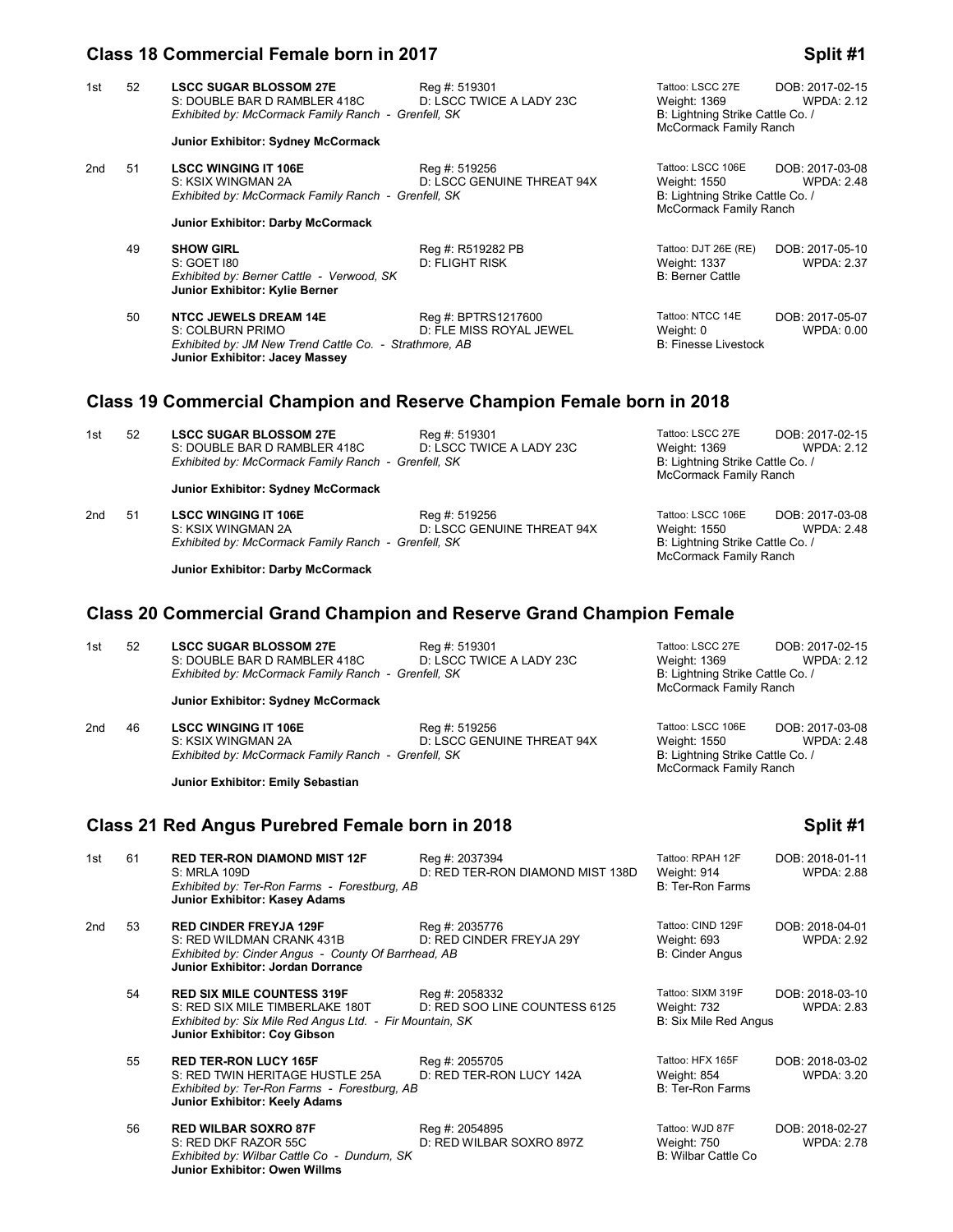| 57 | <b>RED DOUBLE B PRISCILLA 3F</b><br>S: RED SOO LINE POWER EYE 161X<br>Exhibited by: Double B Angus - McLean, SK<br><b>Junior Exhibitor: Baxter Blair</b> | Reg #: 2039825<br>D: RED BLAIRS PRICILLA 44Z     | Tattoo: BAX 3F<br>Weight: 781<br><b>B: Baxter Blair</b>     | DOB: 2018-02-26<br><b>WPDA: 2.88</b> |
|----|----------------------------------------------------------------------------------------------------------------------------------------------------------|--------------------------------------------------|-------------------------------------------------------------|--------------------------------------|
| 58 | <b>RED COCKBURN BOOT JACK 8043</b><br>S: RED CSF RED ZONE 1C<br>Exhibited by: Cockburn Red Angus - Briercrest, SK<br>Junior Exhibitor: Alexis Cockburn   | Reg #: 2066527<br>D: RED COCKBURN BOOT JACK 538X | Tattoo: CWJ 8043F<br>Weight: 660<br>B: Ward Cockburn        | DOB: 2018-02-09<br><b>WPDA: 2.29</b> |
| 59 | <b>RED COCKBURN ABIGAIL 8003</b><br>S: RED PIE SPECIALIST 430<br>Exhibited by: Cockburn Red Angus - Briercrest, SK<br>Junior Exhibitor: Cody Cockburn    | Reg #: 2064970<br>D: RED COCKBURN ABIGAIL 405B   | Tattoo: CWJ 8003F<br>Weight: 823<br><b>B: Ward Cockburn</b> | DOB: 2018-01-30<br>WPDA: 2.76        |
| 60 | <b>RED NU-HORIZON FOXY LADY 8017F</b><br>S: RED AHL FLASHBACK 446B<br>Exhibited by: Nu-Horizon Angus - Lipton, SK<br>Junior Exhibitor: Kodie Doetzel     | Reg #: 2061009<br>D: RED LAZY MC FOXY LADY 110T  | Tattoo: TK 8017F<br>Weight: 705<br>B: Dave & Rhonda Bablitz | DOB: 2018-01-26<br><b>WPDA: 2.33</b> |

## **Class 22 Red Angus Champion and Reserve Champion Female born in 2018**

| 1st | -61 | <b>RED TER-RON DIAMOND MIST 12F</b><br>S: MRLA 109D<br>Exhibited by: Ter-Ron Farms - Forestburg, AB<br>Junior Exhibitor: Kasey Adams   | Reg #: 2037394<br>D: RED TER-RON DIAMOND MIST 138D | Tattoo: RPAH 12F<br>Weight: 914<br>B: Ter-Ron Farms | DOB: 2018-01-11<br><b>WPDA: 2.88</b> |
|-----|-----|----------------------------------------------------------------------------------------------------------------------------------------|----------------------------------------------------|-----------------------------------------------------|--------------------------------------|
| 2nd | 53  | <b>RED CINDER FREYJA 129F</b><br>S: RED WILDMAN CRANK 431B<br>Exhibited by: Cinder Angus - County Of Barrhead, AB<br>Junior Exhibitor: | Reg #: 2035776<br>D: RED CINDER FREYJA 29Y         | Tattoo: CIND 129F<br>Weight: 693<br>B: Cinder Angus | DOB: 2018-04-01<br><b>WPDA: 2.92</b> |

## **Class 23 Red Angus Purebred Female born in 2017 Split #1 Split #1**

| 1st | 62 | <b>RED CINDER FREYJA 29E</b><br>S: RED SOO LINE POWER EYE 161X<br>Exhibited by: Cinder Angus - County Of Barrhead, AB<br>Junior Exhibitor: Brynne Yoder           | Reg #: 1987032<br>D: RED ROYAL FREYJA 29M     | Tattoo: CIND 29E<br>Weight: 1607<br><b>B: Cinder Angus</b>        | DOB: 2017-03-19<br><b>WPDA: 2.61</b> |
|-----|----|-------------------------------------------------------------------------------------------------------------------------------------------------------------------|-----------------------------------------------|-------------------------------------------------------------------|--------------------------------------|
| 2nd | 65 | <b>RED RAINBOW LARK 9E</b><br>S: RED MOOSE CREEK WESTON 23B<br>Exhibited by: Double B Angus - McLean, SK<br><b>Junior Exhibitor: Baxter Blair</b>                 | Reg #: 1997450<br>D: RED STEWART LARK 602S    | Tattoo: DWBN 9E<br>Weight: 1476<br>B: Dave & Rhonda Bablitz       | DOB: 2017-02-03<br><b>WPDA: 2.24</b> |
|     | 63 | <b>RED COCKBURN CORA 765E</b><br>S: RED PIE SPECIALIST 430<br>Exhibited by: Cockburn Red Angus - Briercrest, SK<br><b>Junior Exhibitor: Alexis Cockburn</b>       | Reg #: 2007334<br>D: RED COCKBURN CORA 132Y   | Tattoo: CWJ 765E<br>Weight: 1387<br><b>B: Cockburn Red Angus</b>  | DOB: 2017-03-01<br><b>WPDA: 2.19</b> |
|     | 64 | <b>RED SIX MILE MARTA 993E</b><br>S: RED SIX MILE WARCRAFT 254Z<br>Exhibited by: Compass Ranch - Cochrane, AB<br><b>Junior Exhibitor: Madison Sibbald</b>         | Reg #: 2000411<br>D: RED TOP LINE MARTA 807   | Tattoo: SIXM 993E<br>Weight: 1492<br><b>B: Six Mile Red Angus</b> | DOB: 2017-02-28<br><b>WPDA: 2.35</b> |
|     | 66 | <b>RED CINDER LASHES 883E</b><br>S: RED SOO LINE POWER EYE 161X<br>Exhibited by: Cinder Angus - County Of Barrhead, AB<br><b>Junior Exhibitor: Tavianne Yoder</b> | Reg #: 1981152<br>D: RED LONE STONE HERTA 83U | Tattoo: CIND 883E<br>Weight: 1524<br><b>B: Cinder Angus</b>       | DOB: 2017-02-03<br><b>WPDA: 2.31</b> |
|     | 67 | <b>RED SIX MILE MISTY 809E</b><br>S: RED U-2 RENOWN 193C<br>Exhibited by: Six Mile Red Angus Ltd. - Fir Mountain, SK<br><b>Junior Exhibitor: Eric Smith</b>       | Reg #: 2000950<br>D: RED BAR-E-L MISTY 30Z    | Tattoo: SIXM 809E<br>Weight: 1418<br>B: David & Lynne Longshore   | DOB: 2017-01-31<br><b>WPDA: 2.14</b> |
|     | 68 | <b>RED WILBAR HELGA 211E</b><br>S: RED DKF RAZOR 55C<br>Exhibited by: Wilbar Cattle Co - Dundurn, SK<br>Junior Exhibitor: Kylie Willms                            | Reg #: 1980750<br>D: RED WILBAR HELGA 744C    | Tattoo: WJD 211E<br><b>Weight: 1442</b><br>B: Wilbar Cattle Co    | DOB: 2017-01-25<br><b>WPDA: 2.16</b> |
|     | 69 | <b>RED WHEEL GINGER BARBIE 1E</b><br>S: LFE BA LEWIS 3008B<br>Exhibited by: Wheeler's Stock Farm - Saskatoon, SK<br>Junior Exhibitor: Ty Wheeler                  | Reg #: 1980746<br>D: BLACK WHEEL BARBIE 84C   | Tattoo: MFW 1E<br>Weight: 1482<br>B: Wheeler's Stock Farm         | DOB: 2017-01-07<br><b>WPDA: 2.16</b> |
|     |    |                                                                                                                                                                   |                                               |                                                                   |                                      |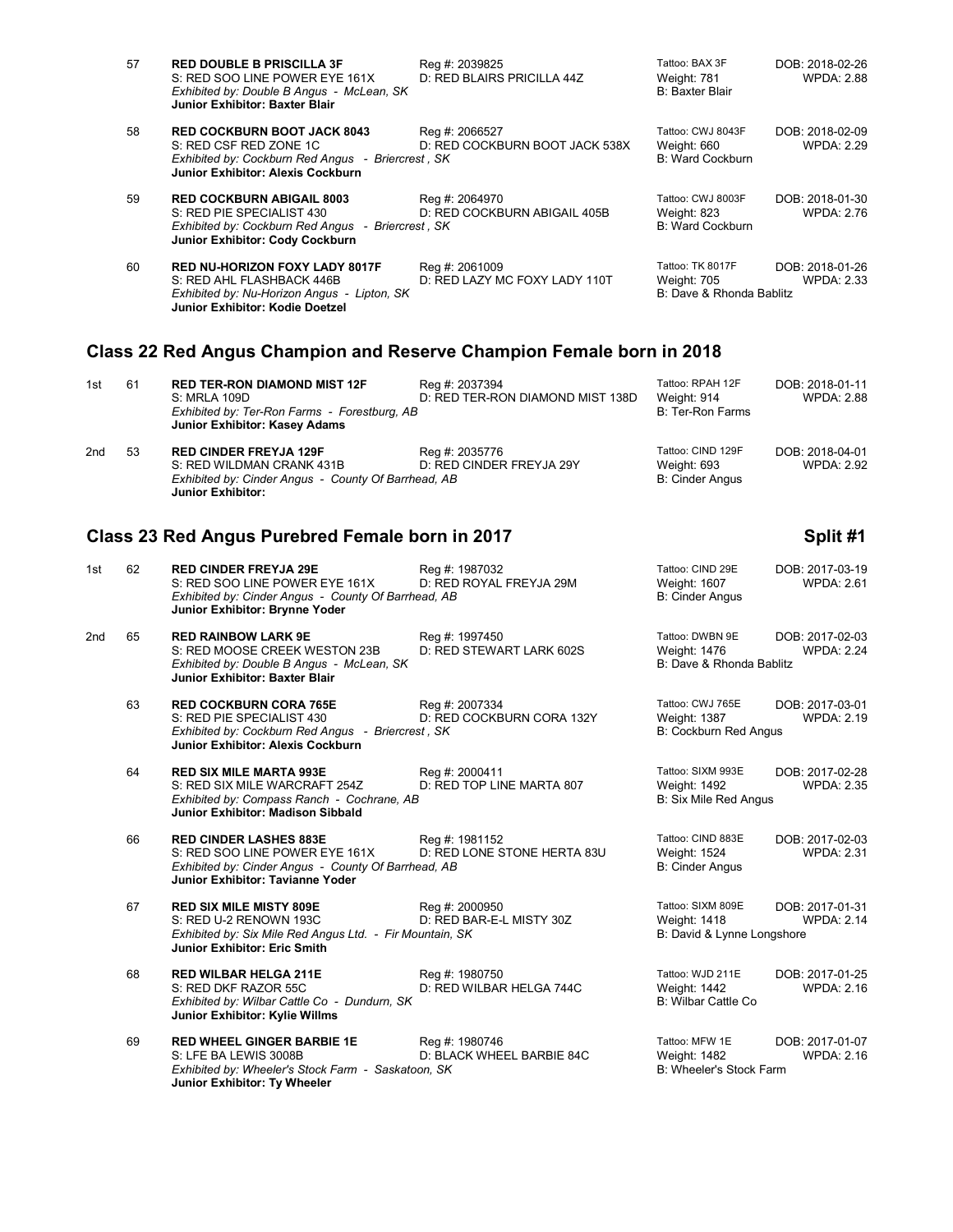|                |    | Class 24 Red Angus Champion and Reserve Champion Female born in 2017                                                                                    |                                                 |                                                                    |                                      |
|----------------|----|---------------------------------------------------------------------------------------------------------------------------------------------------------|-------------------------------------------------|--------------------------------------------------------------------|--------------------------------------|
| 1st            | 62 | <b>RED CINDER FREYJA 29E</b><br>S: RED SOO LINE POWER EYE 161X<br>Exhibited by: Cinder Angus - County Of Barrhead, AB<br>Junior Exhibitor: Brynne Yoder | Reg #: 1987032<br>D: RED ROYAL FREYJA 29M       | Tattoo: CIND 29E<br><b>Weight: 1607</b><br><b>B: Cinder Angus</b>  | DOB: 2017-03-19<br><b>WPDA: 2.61</b> |
| 2nd            | 65 | <b>RED RAINBOW LARK 9E</b><br>S: RED MOOSE CREEK WESTON 23B<br>Exhibited by: Double B Angus - McLean, SK<br><b>Junior Exhibitor: Baxter Blair</b>       | Reg #: 1997450<br>D: RED STEWART LARK 602S      | Tattoo: DWBN 9E<br>Weight: 1476<br>B: Dave & Rhonda Bablitz        | DOB: 2017-02-03<br><b>WPDA: 2.24</b> |
|                |    | <b>Class 25 Red Angus Grand Champion and Reserve Grand Champion Female</b>                                                                              |                                                 |                                                                    |                                      |
| 1st            | 62 | <b>RED CINDER FREYJA 29E</b><br>S: RED SOO LINE POWER EYE 161X<br>Exhibited by: Cinder Angus - County Of Barrhead, AB<br>Junior Exhibitor: Brynne Yoder | Reg #: 1987032<br>D: RED ROYAL FREYJA 29M       | Tattoo: CIND 29E<br><b>Weight: 1607</b><br><b>B: Cinder Angus</b>  | DOB: 2017-03-19<br><b>WPDA: 2.61</b> |
| 2nd            | 65 | <b>RED RAINBOW LARK 9E</b><br>S: RED MOOSE CREEK WESTON 23B<br>Exhibited by: Double B Angus - McLean, SK<br><b>Junior Exhibitor: Bzxter Blair</b>       | Reg #: 1997450<br>D: RED STEWART LARK 602S      | Tattoo: DWBN 9E<br><b>Weight: 1476</b><br>B: Dave & Rhonda Bablitz | DOB: 2017-02-03<br><b>WPDA: 2.24</b> |
|                |    | <b>Class 26 Limousin Purebred Female born in 2018</b>                                                                                                   |                                                 |                                                                    | Split #1                             |
| 1st            | 73 | <b>ANCHOR B FALLIN IN LOVE ET</b><br>S: HUNT CREDENTIALS 37C ET<br>Exhibited by: Anchor B Limousin - Hanley, SK<br>Junior Exhibitor: Riley Bohrson      | Reg #: CPF4095493<br>D: ANCHOR B BAILEY 21B     | Tattoo: JBH 25F<br>Weight: 960<br>B: Anchor B Limousin             | DOB: 2018-01-25<br><b>WPDA: 3.17</b> |
| 2nd            | 72 | <b>ANCHOR B FOXY BROWN 52F ET</b><br>S: COLE ARCHITECT 08A<br>Exhibited by: Anchor B Limousin - Hanley, SK<br>Junior Exhibitor: Sienna Bohrson          | Reg #: CPF4095494<br>D: ANCHOR B BAILEY 21B     | Tattoo: JBH 52F<br>Weight: 980<br>B: Anchor B Limousin             | DOB: 2018-02-04<br><b>WPDA: 3.34</b> |
|                | 70 | <b>HIWAYS FELICIA</b><br>S: RPY PAYNES DRAFTSMAN 33D<br>Exhibited by: Hi-Way Limousin - Bethune, SK<br>Junior Exhibitor: Jackson Fuchs                  | Reg #: CPF4095413<br>D: HIWAYS UNDENIED         | Tattoo: HWX 19F<br>Weight: 835<br>B: Hi-Way Limousin               | DOB: 2018-03-17<br><b>WPDA: 3.31</b> |
|                | 71 | PINNACLE'S FINE N' SEXY 38F<br>S: GREENWOOD CURVE BALL<br>Exhibited by: Pinnacle View Limousin - Quesnel, BC<br>Junior Exhibitor: Maddison Penner       | Reg #: CPF4093175<br>D: PINNACLE'S ZUP SEXY? 3Z | Tattoo: RAE 38F<br>Weight: 750<br>B: Pinnacle View Limousin        | DOB: 2018-02-11<br><b>WPDA: 2.62</b> |
|                | 74 | <b>ANCHOR B FAITH HILL 6F</b><br>S: HUNT CREDENTIALS 37C ET<br>Exhibited by: Anchor B Limousin - Hanley, SK<br>Junior Exhibitor: Avery Bohrson          | Reg #: CPF4095426<br>D: ANCHOR B AVA 7A         | Tattoo: JBH 6F<br>Weight: 930<br>B: Anchor B Limousin              | DOB: 2018-01-13<br><b>WPDA: 2.95</b> |
|                |    | Class 27 Limousin Champion and Reserve Champion Female born in 2018                                                                                     |                                                 |                                                                    |                                      |
| 1 <sub>0</sub> | 72 | ANCHOD D EALLIN IN LOVE ET                                                                                                                              | $D_{00}$ # $CDEAO0EAO2$                         | Tattoo: IRH 25F                                                    | DAD. 2019.01.25                      |

| 1st | 73 | ANCHOR B FALLIN IN LOVE ET<br>S: HUNT CREDENTIALS 37C ET<br>Exhibited by: Anchor B Limousin - Hanley, SK<br>Junior Exhibitor: Riley Bohrson    | Req #: CPF4095493<br>D: ANCHOR B BAILEY 21B | Tattoo: JBH 25F<br>Weight: 960<br>B: Anchor B Limousin | DOB: 2018-01-25<br><b>WPDA: 3.17</b> |
|-----|----|------------------------------------------------------------------------------------------------------------------------------------------------|---------------------------------------------|--------------------------------------------------------|--------------------------------------|
| 2nd | 72 | <b>ANCHOR B FOXY BROWN 52F ET</b><br>S: COLE ARCHITECT 08A<br>Exhibited by: Anchor B Limousin - Hanley, SK<br>Junior Exhibitor: Sienna Bohrson | Reg #: CPF4095494<br>D: ANCHOR B BAILEY 21B | Tattoo: JBH 52F<br>Weight: 980<br>B: Anchor B Limousin | DOB: 2018-02-04<br><b>WPDA: 3.34</b> |
|     |    | Class 28 Limousin Purebred Female born in 2017                                                                                                 |                                             |                                                        | Split #1                             |

### 1st 78 **RCN EYE CANDY** Reg #: CPF4089482 Tattoo: RCN 719E DOB: 2017-01-05<br>1st RCN S: PLINS POLLED ABRAHAM D: GREENWOOD PLD YAHOO Weight: 1583 WPDA: 2.30<br>1st RCN Livestock B: RCN Livestock B: RCN Livestock D: GREENWOOD PLD YAHOO *Exhibited by: Todd & Jay-Dean Smyth - Roblin, MB* **Junior Exhibitor: Jules Smyth** 2nd 76 **GREENWOOD ELASTIC HEART** Reg #: CPF4089831 Tattoo: PYN 82E DOB: 2017-02-22 S: COLE ARCHITECT 08A D: GREENWOOD CALIFORNIA DREAM ET Weight: 1500 WPDA: 2.34 **GREENWOOD ELASTIC HEART** Reg #: CPF4089831 Tattoo: PYN 82E D<br>S: COLE ARCHITECT 08A D: GREENWOOD CALIFORNIA DREAM ET Weight: 1500<br>Exhibited by: Anchor B Limousin - Hanley, SK B: Scott & Jackie Payne **Junior Exhibitor: Riley Bohrson**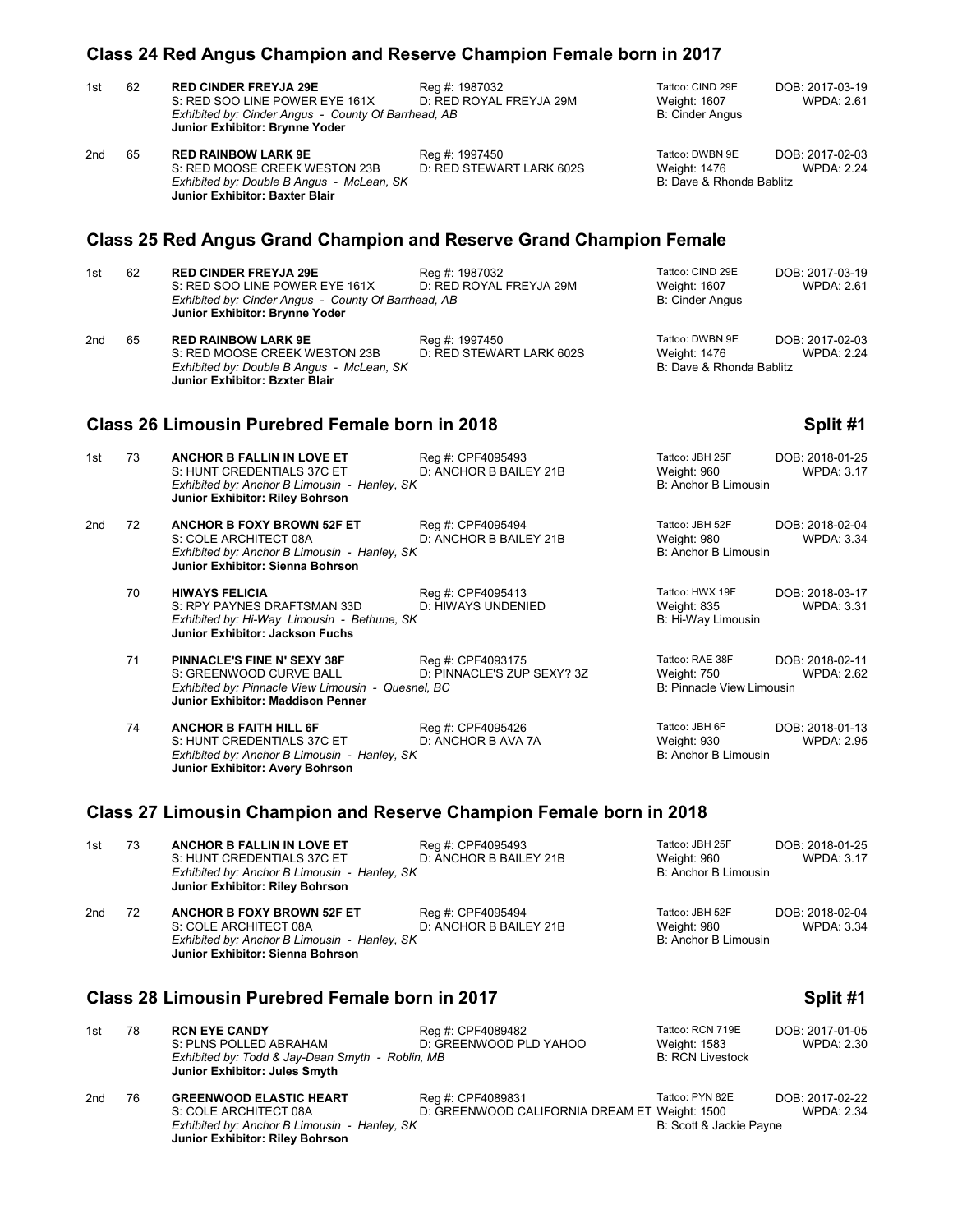|     | 75 | <b>NORTH PLAINS EUPHORIA</b><br>S: SYES BEYOND BELIEF<br>Exhibited by: Hi-Way Limousin - Bethune, SK<br>Junior Exhibitor: Jackson Fuchs            | Reg #: CPF4089996<br>D: RPY PAYNES CHELSEA 21Z                     | Tattoo: NPL 11E<br>Weight: 1577<br><b>B: North Plains Limousin</b>                | DOB: 2017-03-18<br><b>WPDA: 2.56</b> |
|-----|----|----------------------------------------------------------------------------------------------------------------------------------------------------|--------------------------------------------------------------------|-----------------------------------------------------------------------------------|--------------------------------------|
|     | 77 | <b>ANCHOR B EVA 26E</b><br>S: GREENWOOD CANADIAN IMPACT ET<br>Exhibited by: Anchor B Limousin - Hanley, SK<br>Junior Exhibitor: Avery Bohrson      | Reg #: CPF4089507<br>D: ANCHOR B AVA 7A                            | Tattoo: JBH 26E<br>Weight: 1392<br>B: Anchor B Limousin                           | DOB: 2017-02-03<br><b>WPDA: 2.11</b> |
|     |    | Class 29 Limousin Champion and Reserve Champion Female born in 2017                                                                                |                                                                    |                                                                                   |                                      |
| 1st | 78 | <b>RCN EYE CANDY</b><br>S: PLNS POLLED ABRAHAM<br>Exhibited by: Todd & Jay-Dean Smyth - Roblin, MB<br>Junior Exhibitor: Jules Smyth                | Reg #: CPF4089482<br>D: GREENWOOD PLD YAHOO                        | Tattoo: RCN 719E<br>Weight: 1583<br><b>B: RCN Livestock</b>                       | DOB: 2017-01-05<br><b>WPDA: 2.30</b> |
| 2nd | 76 | <b>GREENWOOD ELASTIC HEART</b><br>S: COLE ARCHITECT 08A<br>Exhibited by: Anchor B Limousin - Hanley, SK<br>Junior Exhibitor: Riley Bohrson         | Reg #: CPF4089831<br>D: GREENWOOD CALIFORNIA DREAM ET Weight: 1500 | Tattoo: PYN 82E<br>B: Scott & Jackie Payne                                        | DOB: 2017-02-22<br><b>WPDA: 2.34</b> |
|     |    | <b>Class 30 Limousin Grand Champion and Reserve Grand Champion Female</b>                                                                          |                                                                    |                                                                                   |                                      |
| 1st | 73 | <b>ANCHOR B FALLIN IN LOVE ET</b><br>S: HUNT CREDENTIALS 37C ET<br>Exhibited by: Anchor B Limousin - Hanley, SK<br>Junior Exhibitor: Riley Bohrson | Reg #: CPF4095493<br>D: ANCHOR B BAILEY 21B                        | Tattoo: JBH 25F<br>Weight: 960<br>B: Anchor B Limousin                            | DOB: 2018-01-25<br><b>WPDA: 3.17</b> |
| 2nd | 78 | <b>RCN EYE CANDY</b><br>S: PLNS POLLED ABRAHAM<br>Exhibited by: Todd & Jay-Dean Smyth - Roblin, MB<br>Junior Exhibitor: Jules Smyth                | Reg #: CPF4089482<br>D: GREENWOOD PLD YAHOO                        | Tattoo: RCN 719E<br>Weight: 1583<br><b>B: RCN Livestock</b>                       | DOB: 2017-01-05<br><b>WPDA: 2.30</b> |
|     |    | <b>Class 31 Simmental Purebred Female born in 2018</b>                                                                                             |                                                                    |                                                                                   | Split #1                             |
| 1st | 81 | <b>NEW TREND FINESSE 9F</b><br>S: HARKERS ICON<br>Exhibited by: New Trend Cattle Co. - Strathmore, AB<br>Junior Exhibitor: Jacey Massey            | Reg #: BPG1241140<br>D: NEW TREND INNOCENCE 7B                     | Tattoo: NTCC 9F<br>Weight: 962<br>B: New Trend Cattle Co.                         | DOB: 2018-02-04<br>WPDA: 3.28        |
| 2nd | 79 | <b>MISS RUSGOLD FLIRTIN 144F</b><br>S: HOC BROKER<br>Exhibited by: Rusylvia Cattle Co - Derwent, AB<br>Junior Exhibitor: Taylor Pashulka           | Reg #: PRG1247529<br>D: RF CERTAINLY FLIRTIN 526C                  | Tattoo: KJP 144F<br>Weight: 943<br>B: Rusylvia Cattle Co                          | DOB: 2018-02-15<br><b>WPDA: 3.34</b> |
|     | 80 | <b>TCCO COVERGIRL 815F</b><br>S: W/C LOADED UP 1119Y<br>Exhibited by: Tableland Cattle - Estevan, SK<br><b>Junior Exhibitor: Casie Brokenshire</b> | Reg #: 1252206<br>D: TCCO BLACK KOKO 2X                            | Tattoo: TCCO 815F<br>Weight: 845<br><b>B: Tableland Cattle</b>                    | DOB: 2018-02-13<br>WPDA: 2.98        |
|     | 82 | <b>BBB COLOUR ME RED 1F</b><br>S: WPT MR 3 DIMENSION 3D<br>Exhibited by: Whelan Farms - Grandora, SK<br>Junior Exhibitor: Brynn Whelan             | Reg #: PG1242755<br>D: WPT MS SWEET REVENGE 19C                    | Tattoo: BBB 1F<br>Weight: 955<br>B: Brynn Whelan                                  | DOB: 2018-02-02<br><b>WPDA: 3.24</b> |
|     | 83 | <b>NAC MERLOT 92F</b><br>S: X-T DOC HOLIDAY<br>Exhibited by: Northern Light Simmentals - Rossburn, MB<br>Junior Exhibitor: Cody Carson             | Reg #: 1241893<br>D: NAC SUNSET 36D                                | Tattoo: NAC 92F<br>Weight: 827<br><b>B: Northern Light Simmentals</b>             | DOB: 2018-01-22<br><b>WPDA: 2.70</b> |
|     |    | <b>Class 31 Simmental Purebred Female born in 2018</b>                                                                                             |                                                                    |                                                                                   | Split #2                             |
| 1st | 88 | <b>SCOTT MISS FELICITY 6F</b><br>S: HARKERS ICON<br>Exhibited by: Scott Land & Cattle - Arrowwood, AB                                              | Reg #: 1240783<br>D: ARKACY BEVERLY                                | Tattoo: DS 6F<br>Weight: 1100<br>B: Arkacy Simmentals / Triple Rose<br>Simmentals | DOB: 2018-01-05<br>WPDA: 3.41        |
|     |    | Junior Exhibitor: Devon Scott                                                                                                                      |                                                                    |                                                                                   |                                      |
| 2nd | 84 | <b>MCINTOSH SASSY 31F</b><br>S: SAJ RED EQUALIZER 7U<br>Exhibited by: McIntosh Livestock - Maymont, SK<br>Junior Exhibitor: Shelby Bygrove         | Reg #: 1243086<br>D: MCINTOSH SASSY 16C                            | Tattoo: SBMC 31F<br>Weight: 999<br><b>B: McIntosh Livestock</b>                   | DOB: 2018-01-17<br><b>WPDA: 3.21</b> |
|     | 85 | <b>HFL EMMA 8003F</b><br>S: W/C BANKROLL 811D<br>Exhibited by: Rayel Kaczmar - Grenfell, SK<br>Junior Exhibitor: Rayel Kaczmar                     | Reg #: 1238307<br>D: DOUBLE BAR D EMMA 418D                        | Tattoo: HFL 8003F<br>Weight: 896<br>B: Double Bar D Ranch                         | DOB: 2018-01-14<br><b>WPDA: 2.85</b> |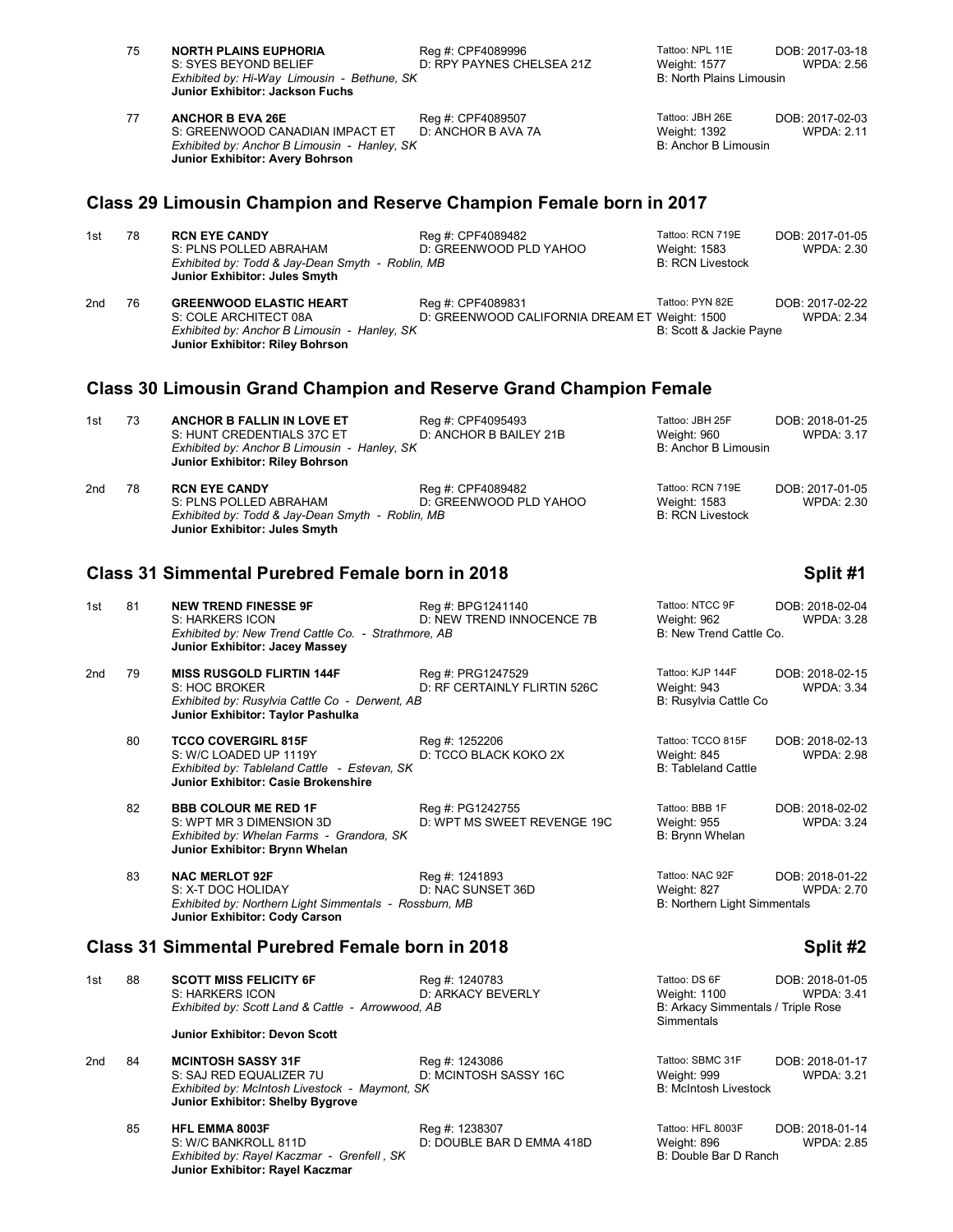|     | 86 | <b>DOUBLE BAR D CHERRY BOMB 424F</b><br>S: DOUBLE BAR D DEFENDER 611C<br>Exhibited by: Horner Cattle Company - Minnedosa, MB<br>Junior Exhibitor: Drew Horner | Reg #: BPTG1248975<br>D: IRCC CHERRY BOMB 513C | Tattoo: RLD 424F<br>DOB: 2018-01-14<br>Weight: 948<br><b>WPDA: 3.02</b><br>B: Double Bar D Farms                                 |  |
|-----|----|---------------------------------------------------------------------------------------------------------------------------------------------------------------|------------------------------------------------|----------------------------------------------------------------------------------------------------------------------------------|--|
|     | 87 | <b>CRAIG ARGENTINA 1F</b><br>S: WEATLAND KILLSWITCH 598C<br>Exhibited by: Craig Simmental And Charolais - Mossbank, SK<br>Junior Exhibitor: Kenneth Craig     | Reg #: PG1246293<br>D: DESS IMAGE 73A          | Tattoo: KENS 1F<br>DOB: 2018-01-07<br>Weight: 1069<br><b>WPDA: 3.33</b><br><b>B: Craig Simmental</b>                             |  |
|     | 89 | <b>MCINTOSH MAD LOVE 3F</b><br>S: BGS/BM CAPTAIN SCREAM 63D<br>Exhibited by: McIntosh Livestock - Maymont, SK<br>Junior Exhibitor: Seth McIntosh              | Reg #: 1241407<br>D: MLL BLACK VELVET 11B      | Tattoo: SBMC 3F<br>DOB: 2018-01-04<br>Weight: 1053<br><b>WPDA: 3.25</b><br><b>B: McIntosh Livestock</b>                          |  |
|     |    | Class 32 Simmental Champion and Reserve Champion Female born in 2018                                                                                          |                                                |                                                                                                                                  |  |
| 1st | 88 | <b>SCOTT MISS FELICITY 6F</b><br>S: HARKERS ICON<br>Exhibited by: Scott Land & Cattle - Arrowwood, AB                                                         | Reg #: 1240783<br>D: ARKACY BEVERLY            | Tattoo: DS 6F<br>DOB: 2018-01-05<br><b>Weight: 1100</b><br><b>WPDA: 3.41</b><br>B: Arkacy Simmentals / Triple Rose<br>Simmentals |  |
|     |    | <b>Junior Exhibitor: Devon Scott</b>                                                                                                                          |                                                |                                                                                                                                  |  |
| 2nd | 81 | <b>NEW TREND FINESSE 9F</b><br>S: HARKERS ICON<br>Exhibited by: New Trend Cattle Co. - Strathmore, AB<br>Junior Exhibitor: Jacey Masset                       | Reg #: BPG1241140<br>D: NEW TREND INNOCENCE 7B | Tattoo: NTCC 9F<br>DOB: 2018-02-04<br>Weight: 962<br><b>WPDA: 3.28</b><br>B: New Trend Cattle Co.                                |  |
|     |    | <b>Class 33 Simmental Purebred Female born in 2017</b>                                                                                                        |                                                | Split #1                                                                                                                         |  |
| 1st | 90 | <b>NEW TREND ELEGANCE 10E</b><br>S: JF BACK IN BLACK 406B<br>Exhibited by: JM New Trend Cattle Co. - Strathmore, AB<br>Junior Exhibitor: Jacey Massey         | Reg #: BPG1205092<br>D: NEW TREND KARIZMA 5C   | Tattoo: NTCC 10E<br>DOB: 2017-03-07<br>Weight: 1566<br><b>WPDA: 2.50</b><br>B: New Trend Cattle Co.                              |  |
| 2nd | 94 | <b>WRS EASY LOVE E736</b><br>S: WS PILGRIM<br>Exhibited by: Black Gold Simmental - Lloydminster, SK<br>Junior Exhibitor: Toby Noble                           | Reg #: 1236606<br>D: WAGR PRECIOUS 202Z        | Tattoo: CLNO 736E<br>DOB: 2017-02-02<br>Weight: 1449<br><b>WPDA: 2.20</b><br><b>B: Windy Ridge Simmentals</b>                    |  |
|     | 91 | <b>TCCO KOKO 727E</b><br>S: R PLUS BIG LEAGUE<br>Exhibited by: Tableland Cattle - Estevan, SK<br>Junior Exhibitor: Casie Brokenshire                          | Reg #: 1214177<br>D: TCCO BLACK KOKO 2X        | Tattoo: TCCO 727E<br>DOB: 2017-03-03<br>Weight: 1461<br><b>WPDA: 2.32</b><br><b>B: Tableland Cattle</b>                          |  |
|     | 92 | <b>WHEATLAND LADY 7113E</b><br>S: PROFIT<br>Exhibited by: Wheatland Cattle Co. - Bienfait, SK<br>Junior Exhibitor: Shayne Meyers                              | Reg #: 1222128<br>D: TNGL EMERALD C851         | Tattoo: LER 7113E<br>DOB: 2017-02-26<br>Weight: 1490<br><b>WPDA: 2.34</b><br>B: Wheatland Cattle Co                              |  |
|     | 93 | <b>BBB CHERRY BOMB 2E</b><br>S: WHEATLAND BULL 541C<br>Exhibited by: Whelan Farms - Grandora, SK<br>Junior Exhibitor: Brynn Whelan                            | Reg #: PG12066807<br>D: WPT MS SWEET REVENGE   | Tattoo: BBB 2E<br>DOB: 2017-02-17<br>Weight: 1543<br><b>WPDA: 2.39</b><br>B: Brynn Whelan                                        |  |
|     | 95 | <b>RJY POCAHONTAS 41E</b><br>S: KOP SPARTAN 113A<br>Exhibited by: Northern Light Simmentals - Rossburn, MB<br><b>Junior Exhibitor: Cody Carson</b>            | Reg #: 1204957<br>D: RJY POCAHONTAS 19Z        | Tattoo: RJY 41E<br>DOB: 2017-01-22<br>Weight: 1523<br><b>WPDA: 2.27</b><br><b>B: Northern Light Simmentals</b>                   |  |

## **Class 34 Simmental Champion and Reserve Champion Female born in 2017**

**Junior Exhibitor: Toby Noble**

| 1st | 90 | <b>NEW TREND ELEGANCE 10E</b><br>S: JF BACK IN BLACK 406B<br>Exhibited by: JM New Trend Cattle Co. - Strathmore, AB<br>Junior Exhibitor: Jacey Massey | Reg #: BPG1205092<br>D: NEW TREND KARIZMA 5C | Tattoo: NTCC 10E<br>Weight: 1566<br>B: New Trend Cattle Co.    | DOB: 2017-03-07<br><b>WPDA: 2.50</b> |
|-----|----|-------------------------------------------------------------------------------------------------------------------------------------------------------|----------------------------------------------|----------------------------------------------------------------|--------------------------------------|
| 2nd | 94 | <b>WRS EASY LOVE E736</b><br>S: WS PILGRIM<br>Exhibited by: Black Gold Simmental - Lloydminster, SK                                                   | Reg #: 1236606<br>D: WAGR PRECIOUS 202Z      | Tattoo: CLNO 736E<br>Weight: 1449<br>B: Windy Ridge Simmentals | DOB: 2017-02-02<br>WPDA: 2.20        |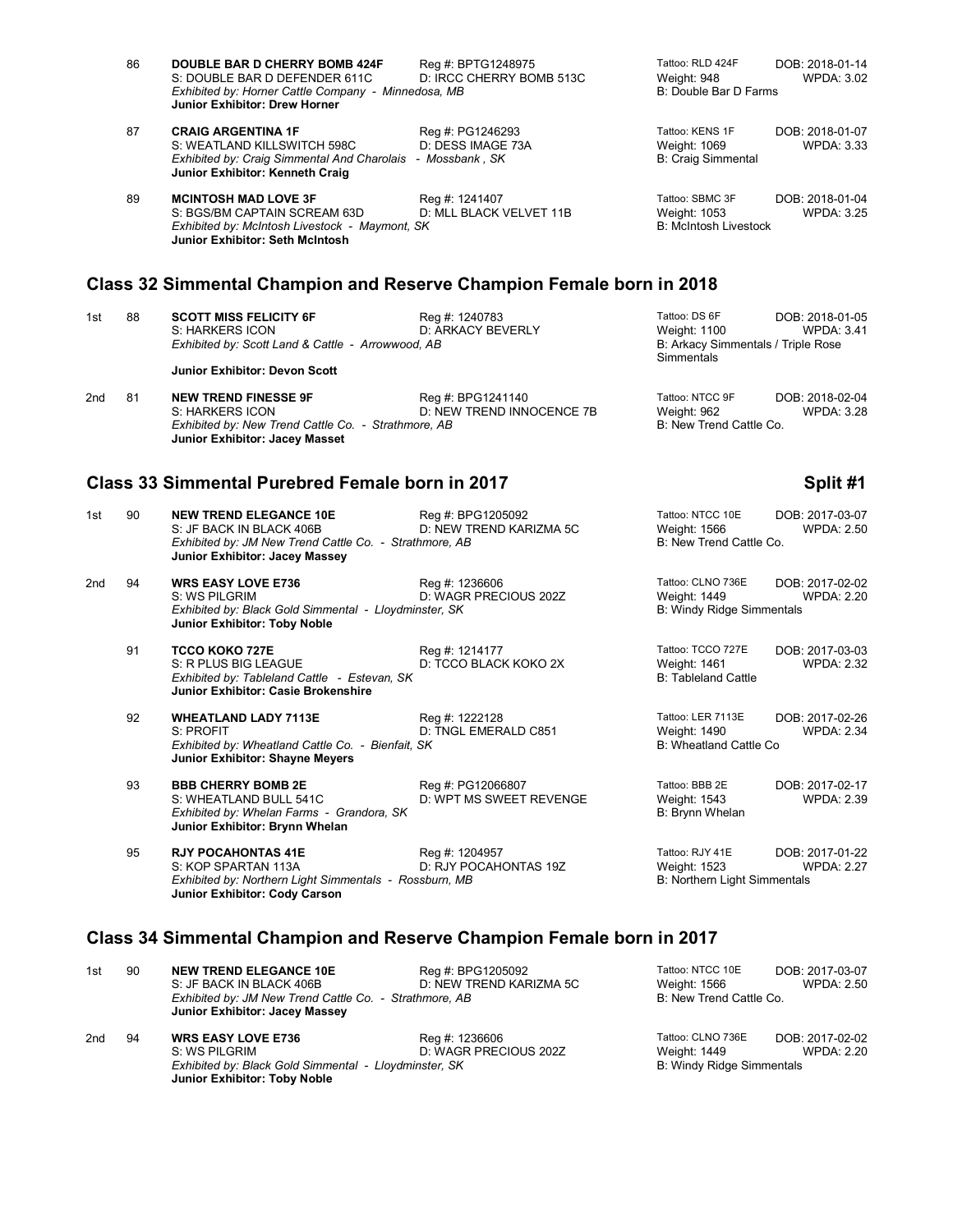### 1st 90 **NEW TREND ELEGANCE 10E** Reg #: BPG1205092 Tattoo: NTCC 10E DOB: 2017-03-07<br>S: JF BACK IN BLACK 406B D: NEW TREND KARIZMA 5C Weight: 1566 WPDA: 2.50 D: NEW TREND KARIZMA 5C Weight: 1566<br>http://black. ABC More B: New Trend Cattle Co. *Exhibited by: JM New Trend Cattle Co. - Strathmore, AB*  **Junior Exhibitor: Jacey Massey** 2nd 94 **WRS EASY LOVE E736** Reg #: 1236606 Reg = Tattoo: CLNO 736E DOB: 2017-02-02<br>2012 .S: WS PILGRIM STOREN DE WAGR PRECIOUS 202Z Weight: 1449 WPDA: 2.20 D: WAGR PRECIOUS 202Z<br>
Ster, SK Bisser, SK Windy Ridge Simmentals **Exhibited by: Black Gold Simmental - Lloydminster, SK Junior Exhibitor: Toby Noble Class 36 Hereford Purebred Female born in 2018 Split #1** 1st 97 **BLAIR-ATHOL 10Y IRIS 55F** Reg #: C03048839 Tattoo: DVL 55F DOB: 2018-03-08 S: NJW 73S W18 HOMETOWN 10Y ET {DLF D: BLAIR-ATHOL 70X ORCHID 102A Weight: 774 WPDA: 2.97 IEF HYF} *Exhibited by: Blair Athol Farms - Arcola, SK* B: Jeffrey Thomas Lees **Junior Exhibitor: Christin Dixon** 2nd 103 **WMB 106A RISE N SUN 703F** Reg #: C03052032 Tattoo: WMB 703F DOB: 2018-02-03 S: MHPH 521X ACTION 106A D: WMB 485T'S JOY 109A Weight: 891 Weight: 891 Weight: 891 B: Kathleen Bieber *Exhibited by: Bieber Herefords - Wolseley, SK* **Junior Exhibitor: Aiva Bieber** 96 **JRP GIA 22F DOB: 2018-03-16** Reg #: C03052410 **Tattoo: JRP 22F** DOB: 2018-03-16<br>S: KIRBY-LONEPINE ACTIONHERO 403C D: FLYER-CATTLE DEE 22C Weight: 700 WPDA: 2.77 S: KIRBY-LONEPINE ACTIONHERO 403C D: FLYER-CATTLE DEE 22C Weight: 700<br>Exhibited by: JRP Herefords - Fillmore . SK *Exhibited by: JRP Herefords - Fillmore , SK* **Junior Exhibitor: Jesse Procyk** 98 **ANL R&J 71D LADY RED 1238 126F** Reg #: C03049255 Tattoo: KKL 126F DOB: 2018-03-03 S: TH 745A 7B START ME UP 71D D: H RW LADY REDEEM 1238 ET Weight: 744<br>Exhibited by: ANL Polled Herefords - Steelman, SK B: ANL Polled Herefords **Exhibited by: ANL Polled Herefords - Steelman, SK Junior Exhibitor: Brenden Lischka** 99 **HMS HI-CLIFFE 94B FOXY LADY 3F** Reg #: C03048141 **Tattoo: HMS 3F** DOB: 2018-02-27<br>S: JDH 4X ULTIMATE 236Z 94B D: TCF GHC 11X MISS ULTRA 306A Weight: 782 WPDA: 2.90 S: JDH 4X ULTIMATE 236Z 94B D: TCF GHC 11X MISS ULTRA 306A Weight: 782 WPDA: 2.90<br>Exhibited by: HMS Hi-Cliffe - Outlook, SK BCF GHC 11X MISS ULTRA 306A B: H&M Millham & S Perlinger *Exhibited by: HMS Hi-Cliffe - Outlook, SK* **Junior Exhibitor: Jay Morgan Millham** 100 **TRIPLE A BAM'S FRESH 8F** Reg #: C03051054 Tattoo: AHSJ 8F DOB: 2018-02-17<br>S: TRIPLE A 2059 BAM BAM ET 11B D: TRIPLE A 9121 ROBIN 65Z Weight: 845 WPDA: 3.02 S: TRIPLE A 2059 BAM BAM ET 11B D: TRIPLE A 9121 ROBIN 65Z Weight: 845<br>
Exhibited by: Triple A Herefords - Moose Jaw, SK B: Murray Andrews **Exhibited by: Triple A Herefords - Moose Jaw, SK Junior Exhibitor: Luke Andrews** 101 **BLAIR-ATHOL 27C HIGH HEELS 7F** Reg #: C03048777 **Tattoo: DVL 7F** DOB: 2018-02-06<br>S: NJW 73S 38W RIMROCK 27C ET D: BLAIR-ATHOL 53 CC 95Y Weight: 756 WPDA: 2.60 S: NJW 73S 38W RIMROCK 27C ET BLAIR-ATHOL 53 CC 95Y Weight: 756 Weight: 756 WPDA: 2.60<br>Exhibited by: Blair Athol Farms - Arcola, SK *Exhibited by: Blair Athol Farms - Arcola, SK* **Junior Exhibitor: Kylee Dixon** 102 **WMB 106A GRAMMA COW 704F** Reg #: C03052033 Tattoo: WMB 704F DOB: 2018-02-05<br>S: MHPH 521X ACTION 106A D: WMB 2U'S MISS 701Z Weight: 864 WPDA: 2.96 S: MHPH 521X ACTION 106A D: WMB 2U'S MISS 701Z Weight: 864 WPDA: 2.96 *Exhibited by: Bieber Herefords - Wolseley, SK* **Junior Exhibitor: Raya Bieber** 104 **MCCOY Z426 ROSE 26F** Reg #: C03048275 Tattoo: ZTM 26F DOB: 2018-02-02<br>S: MOHICAN THM EXCEDE Z426 D: MCCOY 5Z ROSE 46B Weight: 800 WPDA: 2.71 S: MOHICAN THM EXCEDE Z426 D: MCCOY 5Z ROSE 46B Weight: 800<br>
Exhibited by: McCoy Cattle Co. Ltd - Milestone, SK B: NeCoy Cattle Co. *Exhibited by: McCoy Cattle Co. Ltd - Milestone, SK* **Junior Exhibitor: Megan Nicholas Class 36 Hereford Purebred Female born in 2018 Split #2** Split #2 1st 109 **ANL 71D BAMBI 188A 21F** Reg #: C03049253 Tattoo: KKL 21F DOB: 2018-01-22<br>S: TH 745A 7B START ME UP 71D D: XLP MDF 15X BAMBI 188A Weight: 804 WPDA: 2.63 S: TH 745A 7B START ME UP 71D D: XLP MDF 15X BAMBI 188A Weight: 804<br>
Exhibited by: ANL Polled Herefords - Steelman, SK B: ANL Polled Herefords **Exhibited by: ANL Polled Herefords - Steelman, SK Junior Exhibitor: Cayden Lischka** 2nd 113 **GH SUPER ZAM FAYLYNN ET 53F** Reg #: C03048600 Tattoo: NHP 53F DOB: 2018-01-08<br>S: YV 15Z SUPER ZAM 22C D: MLL 42S RESOLUTION 315Y Weight: 900 WPDA: 2.81 D: MLL 42S RESOLUTION 315Y Weight: 900 Weight: 2.52 Weight: 2.000 WPD WAG DISCOLUTION 315Y WEIGHT: 2.8121 WED *Exhibited by: Nelson Hirsche Purebreds - Del Bonita, AB* **Junior Exhibitor: Gracie Nelson** 105 **NCX MISS FIONNA 3F** Reg #: P C03046533 Tattoo: NCXG 3F DOB: 2018-02-01<br>S: HAROLDSON'S TOTEM 200Z 5D D: NCX MISS BELLA 15B Weight: 815 WPDA: 2.75 S: HAROLDSON'S TOTEM 200Z 5D D: NCX MISS BELLA 15B Weight: 815<br>
Exhibited by: NCX Polled Herefords - Vegreville, AB BELLA 15B B: Gabrielle Cheremshynski *Exhibited by: NCX Polled Herefords - Vegreville, AB* **Junior Exhibitor: Gabrielle Cheremshynski** 106 **TRIPLE A BAM'S FIONA ET 1F** Reg #: C03053633 Tattoo: AHSJ 1F DOB: 2018-02-01<br>S: TRIPLE A 2059 BAM BAM ET 11B D: TRIPLE A 22T WYOMING 13W Weight: 840 WPDA: 2.84 S: TRIPLE A 2059 BAM BAM ET 11B D: TRIPLE A 22T WYOMING 13W Weight: 840<br>Exhibited by: Lazy RC Ranch - Beechy, SK *Exhibited by: Lazy RC Ranch - Beechy, SK* **Junior Exhibitor: Jade Sibbald**

**Class 35 Simmental Grand Champion and Reserve Grand Champion Female**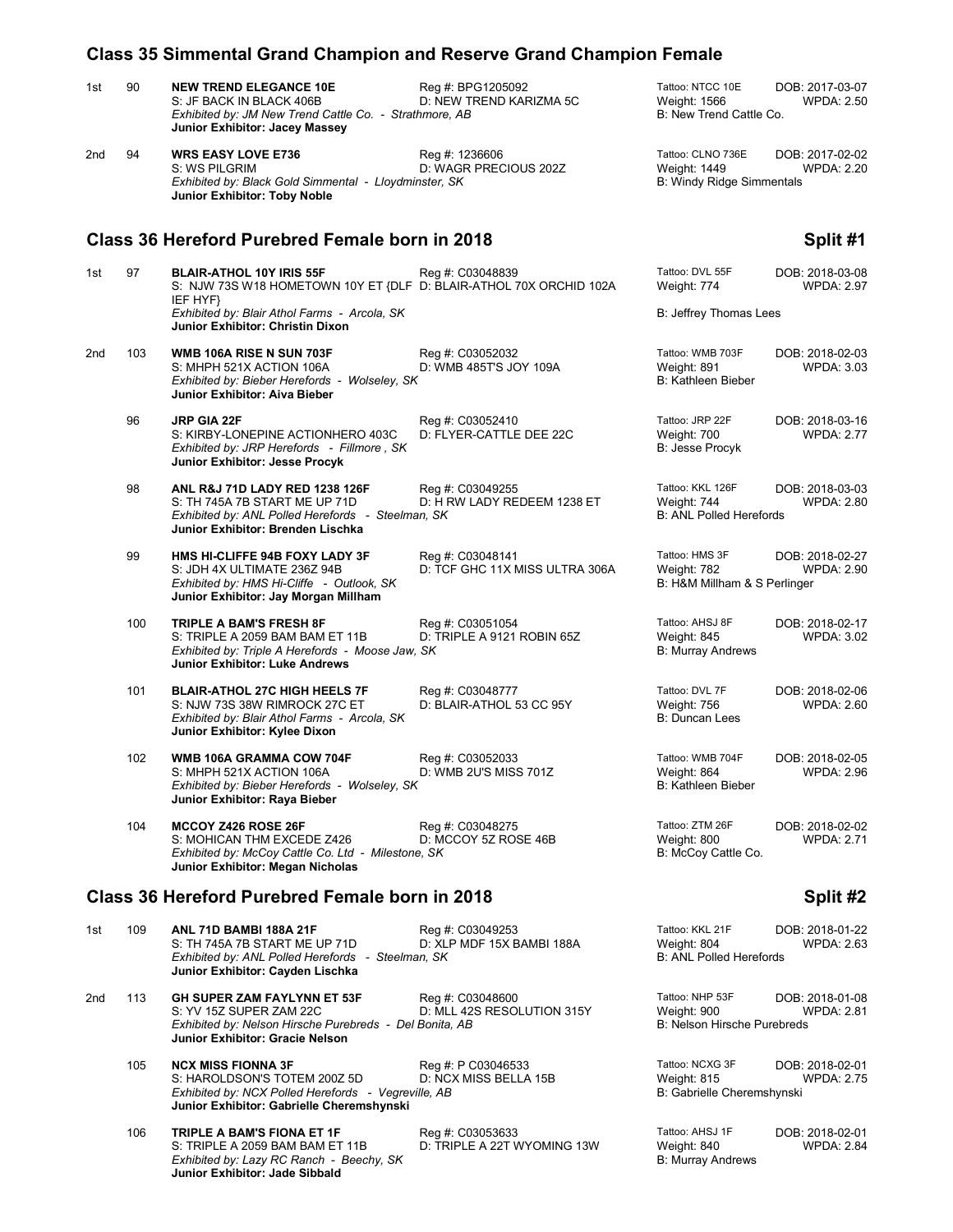| 107 | HMS HI-CLIFFE 305A FUSCHIA 7F<br>S: TCF JVJ 11X THE GOODS 305A<br>Exhibited by: HMS Hi-Cliffe - Outlook, SK<br>Junior Exhibitor: Sydney Perlinger              | Reg #: C03048142<br>D: HAROLDSONS ELLA 4T 7Z         | Tattoo: HMS 7F<br>Weight: 878<br>B: H&M Millham & S Perlinger                               | DOB: 2018-01-29<br>WPDA: 2.94        |
|-----|----------------------------------------------------------------------------------------------------------------------------------------------------------------|------------------------------------------------------|---------------------------------------------------------------------------------------------|--------------------------------------|
| 108 | KIRBY-LONEPINE SYBIL ET 925F<br>S: XLP 75Z KELSEY 55B<br>Exhibited by: Lone Pine Cattle Services - Vibank, SK<br>Junior Exhibitor: Lexie O'Connor              | Reg #: C03052953<br>D: KIRBY-LONEPINE SYBIL 403A     | Tattoo: LPK 925F<br>Weight: 818<br>B: Lone Pine Cattle Services & Kirby<br>Polled Herefords | DOB: 2018-01-27<br><b>WPDA: 2.72</b> |
| 110 | GOLDEN-OAK AXA 358C PEPSI 10F<br>S: TH 403A 475Z PIONEER 358 ET<br>Exhibited by: Golden Oak Livestock - Red Deer County, AB<br>Junior Exhibitor: Kennedy Paget | Reg #: C03048885<br>D: AXA GOLDEN OAK WHIPLASH ET 1C | Tattoo: GO 10F<br>Weight: 859<br>B: Golden Oak Livestock                                    | DOB: 2018-01-20<br><b>WPDA: 2.79</b> |
| 111 | <b>GH RUGERS GEM 121F</b><br>S: UPS SENSATION 3786 ET<br>Exhibited by: Nelson Hirsche Purebreds - Del Bonita, AB<br>Junior Exhibitor: Ryder Nelson             | Reg #: C03048461<br>D: FA 416T BRITISHER LADY 2Y     | Tattoo: RN 121F<br>Weight: 940<br>B: Ryder Nelson                                           | DOB: 2018-01-15<br><b>WPDA: 3.00</b> |
| 112 | <b>WJP GH DESTINY'S FORTUNE 89F</b><br>S: GH RUGER 3786 DELUXE 17D<br>Exhibited by: Oakridge Farms - Aldergrove, BC<br>Junior Exhibitor: Billy Paul            | Reg #: C03049264<br>D: GH UPTOWN DESTINY 25A         | Tattoo: WJP 89F<br>Weight: 890<br>B: Billy Paul                                             | DOB: 2018-01-12<br><b>WPDA: 2.82</b> |

## **Class 37 Hereford Champion and Reserve Champion Female born in 2018**

| 1st             | 109 | <b>ANL 71D BAMBI 188A 21F</b><br>S: TH 745A 7B START ME UP 71D<br>Exhibited by: ANL Polled Herefords - Steelman, SK<br>Junior Exhibitor: Cayden Lischka        | Reg #: C03049253<br>D: XLP MDF 15X BAMBI 188A      | Tattoo: KKL 21F<br>Weight: 804<br><b>B: ANL Polled Herefords</b>      | DOB: 2018-01-22<br><b>WPDA: 2.63</b> |
|-----------------|-----|----------------------------------------------------------------------------------------------------------------------------------------------------------------|----------------------------------------------------|-----------------------------------------------------------------------|--------------------------------------|
| 2 <sub>nd</sub> | 113 | GH SUPER ZAM FAYLYNN ET 53F<br>S: YV 15Z SUPER ZAM 22C<br>Exhibited by: Nelson Hirsche Purebreds - Del Bonita, AB<br><b>Junior Exhibitor: Gracie Nelson</b>    | Reg #: C03048600<br>D: MLL 42S RESOLUTION 315Y     | Tattoo: NHP 53F<br>Weight: 900<br>B: Nelson Hirsche Purebreds         | DOB: 2018-01-08<br><b>WPDA: 2.81</b> |
|                 |     | Class 38 Hereford Purebred Female born in 2017                                                                                                                 |                                                    |                                                                       | Split #1                             |
| 1st             | 118 | BLAIR-ATHOL 0124 RAMONA ET 44E {DLF Reg #: C03040621<br>IEF HYF}                                                                                               |                                                    | Tattoo: DVL 44E                                                       | DOB: 2017-03-05                      |
|                 |     | S: RST TIME'S A WASTIN' 0124 {DLF IEF<br>HYF}                                                                                                                  | D: JB REMETEE 213                                  | Weight: 1550                                                          | <b>WPDA: 2.46</b>                    |
|                 |     | Exhibited by: Blair Athol Farms - Arcola, SK<br>Junior Exhibitor: Kylee Dixon                                                                                  |                                                    | B: Lowderman Cattle Company                                           |                                      |
| 2 <sub>nd</sub> | 117 | <b>BLAIR-ATHOL 10Y GOLDIE 59E</b><br>S: NJW 73S W18 HOMETOWN 10Y ET {DLF D: BLAIR-ATHOL 19M CHARDONNAY 93B Weight: 1464<br>IEF HYF}                            | Reg #: C03035959                                   | Tattoo: DVL 59E                                                       | DOB: 2017-03-10<br><b>WPDA: 2.35</b> |
|                 |     | Exhibited by: Blair Athol Farms - Arcola, SK<br>Junior Exhibitor: Christin Dixon                                                                               |                                                    | B: Jeffrey Thomas Lees                                                |                                      |
|                 | 114 | T/R HONEY E719 ET<br>S: UPS SENSATION 2296 ET<br>Exhibited by: Double H Cattle Company - McNab Braeside, ON<br>Junior Exhibitor: Katie Cox                     | Reg #: C03048088<br>D: CRR 109 HONEY 496           | Tattoo: E719<br>Weight: 1013<br>B: Coyote Ridge Ranch                 | DOB: 2017-11-02<br><b>WPDA: 2.62</b> |
|                 | 115 | <b>NEXT GEN RUBY RED 547 ET</b><br>S: UPS SENSATION 2296 ET<br>Exhibited by: Next Generation Genentics - Olds, AB<br><b>Junior Exhibitor: Blake Brancel</b>    | Reg #: 43808242<br>D: NJW 29M INVESTOR GAL 129R    | Tattoo: 547<br>Weight: 1385<br><b>B: Blake Brancel</b>                | DOB: 2017-04-22<br><b>WPDA: 2.38</b> |
|                 | 116 | <b>SQUARE D DIXIE 326E</b><br>S: SQUARE D POWER POINT 716B<br>Exhibited by: Blaschuck Land And Cattle Co. - Chaplin, SK<br>Junior Exhibitor: Jayda Blaschuck   | Reg #: C03037290<br>D: SQUARE D STACY 362Y         | Tattoo: SAO 326E<br>Weight: 1260<br>B: Harvey Duke                    | DOB: 2017-03-14<br><b>WPDA: 2.03</b> |
|                 | 119 | TRIPLE A TIME'S ELISE ET 701E<br>S: RST TIME'S A WASTIN' 0124<br>Exhibited by: Triple A Herefords - Moose Jaw, SK<br>Junior Exhibitor: Luke Andrews            | Reg #: C03039310<br>D: TRIPLE A MAX'S RAMADA 15R   | Tattoo: AHSJ 701E<br>Weight: 1750<br><b>B: Murray Andrews</b>         | DOB: 2017-02-19<br><b>WPDA: 2.72</b> |
|                 | 120 | WCC 26C GINGER 7007E<br>S: REMITAL-W RIO LOBO ET26C<br>Exhibited by: Blaschuck Land And Cattle Co. - Chaplin, SK<br>Junior Exhibitor: Mikayla Blaschuck        | Reg #: C03038241<br>D: WCC 180A SPIRIT QUEEN 5007C | Tattoo: SAO 7007E<br>Weight: 1260<br><b>B: Harvey Duke</b>            | DOB: 2017-01-23<br><b>WPDA: 1.88</b> |
|                 | 121 | <b>GH DESIGN ZENA MISS 50E</b><br>S: GH ADAMS NITRO DESIGN ET 377X<br>Exhibited by: Nelson Hirsche Purebreds - Del Bonita, AB<br>Junior Exhibitor: Jade Nelson | Reg #: C03041454<br>D: MJT MISS 319T ZENA 15X      | Tattoo: NHP 50E<br>Weight: 1550<br><b>B: Nelson Hirsche Purebreds</b> | DOB: 2017-01-17<br><b>WPDA: 2.29</b> |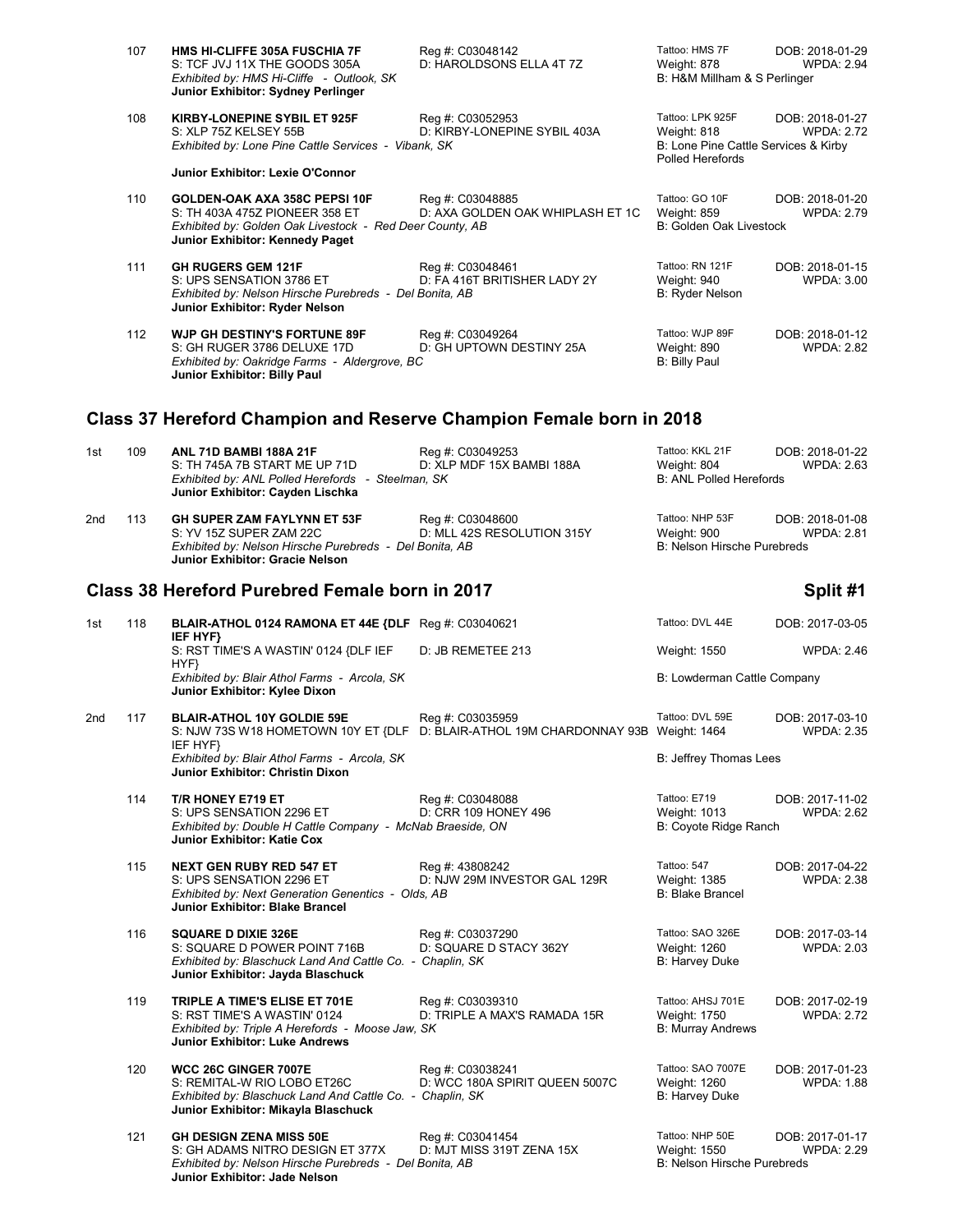## **Class 39 Hereford Champion and Reserve Champion Female born in 2017**

| 1st | 118 | BLAIR-ATHOL 0124 RAMONA ET 44E {DLF Reg #: C03040621<br>IEF HYF}                                                                                     |                                                      | Tattoo: DVL 44E                                                                               | DOB: 2017-03-05                      |
|-----|-----|------------------------------------------------------------------------------------------------------------------------------------------------------|------------------------------------------------------|-----------------------------------------------------------------------------------------------|--------------------------------------|
|     |     | S: RST TIME'S A WASTIN' 0124 {DLF IEF<br>HYF}                                                                                                        | D: JB REMETEE 213                                    | Weight: 1550                                                                                  | <b>WPDA: 2.46</b>                    |
|     |     | Exhibited by: Blair Athol Farms - Arcola, SK<br>Junior Exhibitor: Kylee Dixan                                                                        |                                                      | B: Lowderman Cattle Company                                                                   |                                      |
| 2nd | 117 | <b>BLAIR-ATHOL 10Y GOLDIE 59E</b><br>S: NJW 73S W18 HOMETOWN 10Y ET {DLF D: BLAIR-ATHOL 19M CHARDONNAY 93B Weight: 1464<br>IEF HYF}                  | Reg #: C03035959                                     | Tattoo: DVL 59E                                                                               | DOB: 2017-03-10<br><b>WPDA: 2.35</b> |
|     |     | Exhibited by: Blair Athol Farms - Arcola, SK<br>Junior Exhibitor: Christian Dixon                                                                    |                                                      | B: Jeffrey Thomas Lees                                                                        |                                      |
|     |     | <b>Class 40 Hereford Grand Champion and Reserve Grand Champion Female</b>                                                                            |                                                      |                                                                                               |                                      |
| 1st | 118 | BLAIR-ATHOL 0124 RAMONA ET 44E {DLF Reg #: C03040621                                                                                                 |                                                      | Tattoo: DVL 44E                                                                               | DOB: 2017-03-05                      |
|     |     | IEF HYF}<br>S: RST TIME'S A WASTIN' 0124 {DLF IEF                                                                                                    | D: JB REMETEE 213                                    | Weight: 1550                                                                                  | <b>WPDA: 2.46</b>                    |
|     |     | HYF}<br>Exhibited by: Blair Athol Farms - Arcola, SK<br>Junior Exhibitor: Kylee Dixon                                                                |                                                      | B: Lowderman Cattle Company                                                                   |                                      |
| 2nd | 117 | <b>BLAIR-ATHOL 10Y GOLDIE 59E</b><br>S: NJW 73S W18 HOMETOWN 10Y ET {DLF D: BLAIR-ATHOL 19M CHARDONNAY 93B Weight: 1464                              | Reg #: C03035959                                     | Tattoo: DVL 59E                                                                               | DOB: 2017-03-10<br><b>WPDA: 2.35</b> |
|     |     | IEF HYF}<br>Exhibited by: Blair Athol Farms - Arcola, SK<br>Junior Exhibitor: Christian Dixon                                                        |                                                      | B: Jeffrey Thomas Lees                                                                        |                                      |
|     |     | Class 41 Any Other Breed Female born in 2018                                                                                                         |                                                      |                                                                                               | Split #1                             |
| 1st | 125 | <b>MISS RUSYLVIA FOREVER 199F</b><br>S: MR RUSYLVIA BENELLI<br>Exhibited by: Rusylvia Cattle Co - Derwent, AB<br>Junior Exhibitor: Riley Pashulka    | Reg #: 520142<br>D: MISS RUSYLVIA 10Y                | Tattoo: RLP 199F<br>Weight: 889<br>B: Rusylvia Cattle Co                                      | DOB: 2018-02-08<br><b>WPDA: 3.08</b> |
| 2nd | 127 | <b>LAE SUMMER SOLSTICE 891F</b><br>S: PALGROVE JUSTICE J603E<br>Exhibited by: Horseshoe E Charolais - Kenaston, SK<br>Junior Exhibitor: Shelby Evans | Reg #: FC753651<br>D: LAE SUMMERLAND 237Z            | Tattoo: LAE 891F<br>Weight: 946<br>B: Horseshoe E Charolais                                   | DOB: 2018-02-01<br><b>WPDA: 3.20</b> |
|     | 122 | <b>RAPID CREEK MISS 78F</b><br>S: WILDBERRYS ANDIE 13A<br>Exhibited by: Stu Byman - Wadena, SK<br>Junior Exhibitor: Adrian Byman                     | Reg #: 520187<br>D: RAID CREEKS MISS 91W             | Tattoo: BVB 78F<br>Weight: 710<br>B: Brian Brown                                              | DOB: 2018-04-19<br><b>WPDA: 3.24</b> |
|     | 123 | <b>REDNECK 9D FLOWER CHILD 19F</b><br>S: REDNECK 2A DILL PICKLE 9D<br>Exhibited by: 444 Ranch - Odessa, SK<br>Junior Exhibitor: Dustin Spencer       | Reg #: -[CAN]8628-PB<br>D: ASPEN ACRES LINDA LOU 10L | Tattoo: DCD 19F<br>Weight: 552<br>B: 444 Ranch                                                | DOB: 2018-04-09<br><b>WPDA: 2.41</b> |
|     | 124 | <b>REDNECK 9D FANCY SCARLET 12F</b><br>S: REDNECK 2A DILL PICKLE 9D<br>Exhibited by: 444 Ranch - Odessa, SK<br>Junior Exhibitor: Clayton Spencer     | Reg #: - [CAN]8626-PB<br>D: REDNECK ZAHARA 7Z        | Tattoo: DCD 12F<br>Weight: 599<br>B: 444 Ranch                                                | DOB: 2018-02-09<br><b>WPDA: 2.08</b> |
|     | 126 | <b>ROSSO MISS DISTINCTION 4F</b><br>S: MERIT ROUNDUP 9508W<br>Exhibited by: Rosso Charolais - Moose Jaw, SK<br>Junior Exhibitor: Will Rosso          | Reg #: FC749543<br>D: CLN MISS DISTINCTION 165D      | Tattoo: ROS 4F<br>Weight: 840<br><b>B: Rosso Charolais</b>                                    | DOB: 2018-02-01<br><b>WPDA: 2.84</b> |
|     | 128 | <b>LSCC RED MAIA 13F</b><br>S: ALGH HERCULES 12H<br>Exhibited by: McCormack Family Ranch - Grenfell, SK<br>Junior Exhibitor: Bailey McCormack        | Reg #: 520106<br>D: BAR-K MISS SUPERIOR 66U          | Tattoo: LSCC 13F<br>Weight: 908<br>B: Lightning Strike Cattle Co. /<br>McCormack Family Ranch | DOB: 2018-01-27<br><b>WPDA: 3.02</b> |
|     | 129 | <b>KAYR FARYN 814F</b>                                                                                                                               | Reg #: FC753611                                      | Tattoo: KAYR 814F                                                                             | DOB: 2018-01-17                      |
|     |     | S: DOUBLE VISION1D<br>Exhibited by: KAY-R Land & Cattle Ltd - Waskatenau, AB<br>Junior Exhibitor: Kord Phillips                                      | D: KAYR MISS BLAIR 404B                              | Weight: 990<br>B: Kay-R Land & Cattle Ltd                                                     | <b>WPDA: 3.18</b>                    |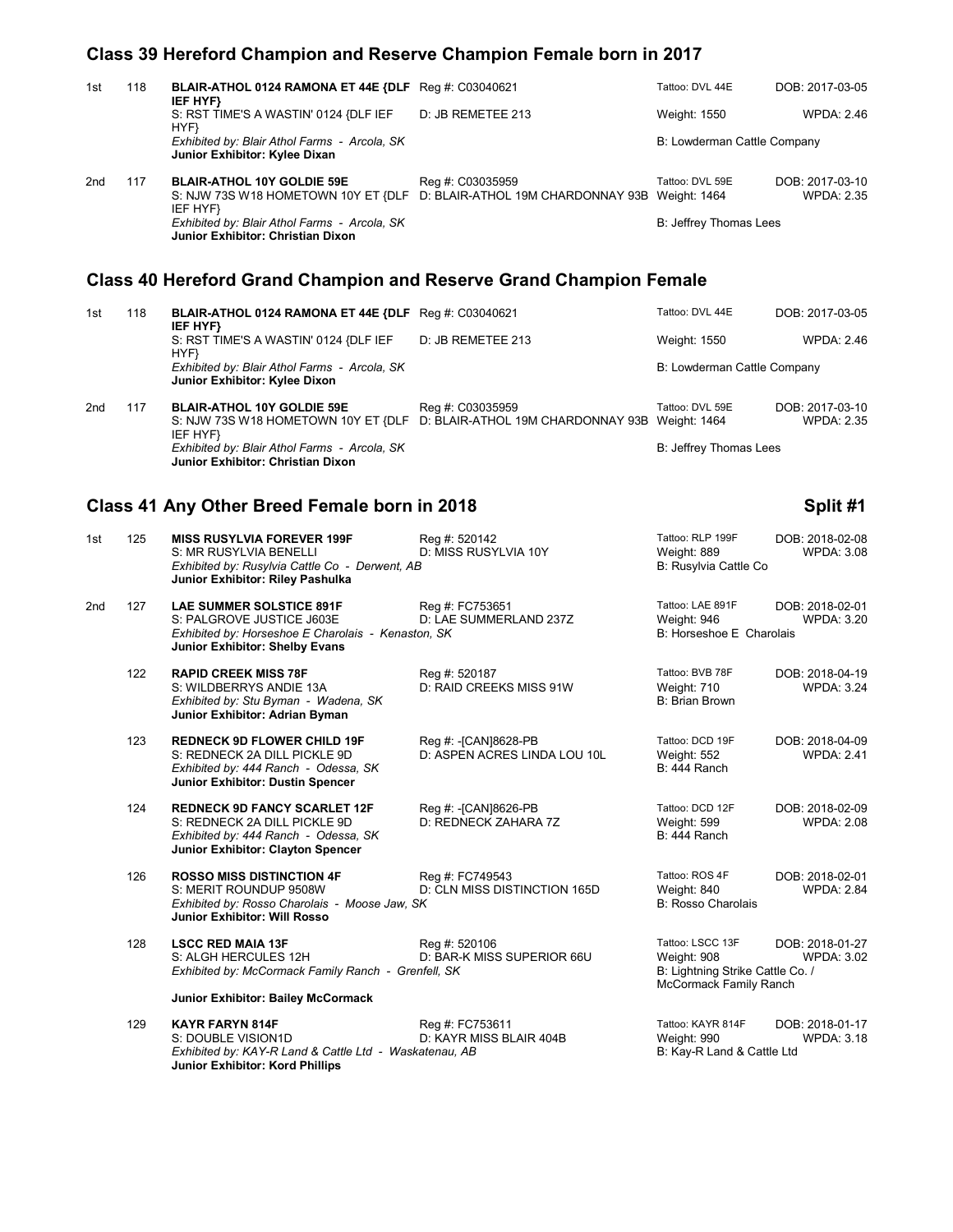|     | Class 42 Any Other Breed Champion and Reserve Champion Female born in 2018 |                                                                                                                                                             |                                                |                                                                     |                                      |  |  |  |
|-----|----------------------------------------------------------------------------|-------------------------------------------------------------------------------------------------------------------------------------------------------------|------------------------------------------------|---------------------------------------------------------------------|--------------------------------------|--|--|--|
| 1st | 125                                                                        | <b>MISS RUSYLVIA FOREVER 199F</b><br>S: MR RUSYLVIA BENELLI<br>Exhibited by: Rusylvia Cattle Co - Derwent, AB<br>Junior Exhibitor: Riley Pashulka           | Reg #: 520142<br>D: MISS RUSYLVIA 10Y          | Tattoo: RLP 199F<br>Weight: 889<br>B: Rusylvia Cattle Co            | DOB: 2018-02-08<br><b>WPDA: 3.08</b> |  |  |  |
| 2nd | 127                                                                        | <b>LAE SUMMER SOLSTICE 891F</b><br>S: PALGROVE JUSTICE J603E<br>Exhibited by: Horseshoe E Charolais - Kenaston, SK<br><b>Junior Exhibitor: Shelby Evans</b> | Reg #: FC753651<br>D: LAE SUMMERLAND 237Z      | Tattoo: LAE 891F<br>Weight: 946<br>B: Horseshoe E Charolais         | DOB: 2018-02-01<br><b>WPDA: 3.20</b> |  |  |  |
|     |                                                                            | Class 43 Any Other Breed Female born in 2017                                                                                                                |                                                |                                                                     | Split #1                             |  |  |  |
| 1st | 133                                                                        | <b>LAE EBONY 797E</b><br>S: CIRCLE CEE LEGEND 307A<br>Exhibited by: Horseshoe E Charolais - Kenaston, SK<br><b>Junior Exhibitor: Shelby Evans</b>           | Reg #: FC730950<br>D: LAE LAND OF FORTUNE 154Y | Tattoo: LAE 797E<br>Weight: 1683<br>B: Horseshoe E Charolais        | DOB: 2017-01-28<br><b>WPDA: 2.53</b> |  |  |  |
| 2nd | 132                                                                        | <b>ELDER'S REVEALING 92E</b><br>S: KAYR EXTENDER 804C<br>Exhibited by: Elder Charolais Inc. - Coronach, SK                                                  | Reg #: FC727037<br>D: MEDONTE REVEALING 10Z    | Tattoo: KLR 92E<br><b>Weight: 1778</b><br>B: Elder's Charolais Farm | DOB: 2017-02-05<br><b>WPDA: 2.71</b> |  |  |  |

| 156 | <b>VEER MAYBELLINE 108E</b><br>S: JWX DAY DRINKIN 1051B<br>Exhibited by: Vermeulen Grain & Cattle Co Inc - Ceylon, SK<br>Junior Exhibitor: Cassidy Vermeulen | Reg #: PFC742850<br>D: JWX COVERGIRL 807C       | Tattoo: VEER 108E<br>Weight: 1410<br>B: Vermeulen Grain & Cattle Co Inc | DOB: 2017-03-02<br><b>WPDA: 2.23</b> |
|-----|--------------------------------------------------------------------------------------------------------------------------------------------------------------|-------------------------------------------------|-------------------------------------------------------------------------|--------------------------------------|
| 130 | <b>REDNECK 5C ELIZABETH 13E</b><br>S: REDNECK CHEESE 5C<br>Exhibited by: 444 Ranch - Odessa, SK<br>Junior Exhibitor: Dustin Spencer                          | Reg #: -[CAN]7421-PB<br>D: REDNECK BUBBLES 12 B | Tattoo: DCD 13E<br>Weight: 1240<br><b>B: 444 Ranch</b>                  | DOB: 2017-02-22<br><b>WPDA: 1.94</b> |
| 131 | <b>MISS RUSYLVIA ELITE 83E</b><br>S: GVC SUH 01W<br>Exhibited by: Rusylvia Cattle Co - Derwent, AB<br>Junior Exhibitor: Riley Pashulka                       | Reg #: 519311<br>D: MISS RUSYLVIA 36U           | Tattoo: KJP 83E<br>Weight: 1689<br>B: Rusylvia Cattle Co                | DOB: 2017-02-15<br><b>WPDA: 2.61</b> |

## **Class 44 Any Other Breed Champion and Reserve Champion Female born in 2017**

| 1st | 133 | <b>LAE EBONY 797E</b><br>S: CIRCLE CEE LEGEND 307A<br>Exhibited by: Horseshoe E Charolais - Kenaston, SK<br>Junior Exhibitor: Shelby Evans    | Reg #: FC730950<br>D: LAE LAND OF FORTUNE 154Y | Tattoo: LAE 797E<br>Weight: 1683<br>B: Horseshoe E Charolais | DOB: 2017-01-28<br><b>WPDA: 2.53</b> |
|-----|-----|-----------------------------------------------------------------------------------------------------------------------------------------------|------------------------------------------------|--------------------------------------------------------------|--------------------------------------|
| 2nd | 132 | <b>ELDER'S REVEALING 92E</b><br>S: KAYR EXTENDER 804C<br>Exhibited by: Elder Charolais Inc. - Coronach, SK<br>Junior Exhibitor: Cassidi Evans | Reg #: FC727037<br>D: MEDONTE REVEALING 10Z    | Tattoo: KLR 92E<br>Weight: 1778<br>B: Elder's Charolais Farm | DOB: 2017-02-05<br><b>WPDA: 2.71</b> |

## **Class 45 Any Other Breed Champion and Reserve Champion Female**

**Junior Exhibitor: Cassidi Elder**

| 1st | 133 | <b>LAE EBONY 797E</b><br>S: CIRCLE CEE LEGEND 307A<br>Exhibited by: Horseshoe E Charolais - Kenaston, SK<br>Junior Exhibitor: Shelby Evans        | Reg #: FC730950<br>D: LAE LAND OF FORTUNE 154Y | Tattoo: LAE 797E<br>Weight: 1683<br>B: Horseshoe E Charolais | DOB: 2017-01-28<br><b>WPDA: 2.53</b> |
|-----|-----|---------------------------------------------------------------------------------------------------------------------------------------------------|------------------------------------------------|--------------------------------------------------------------|--------------------------------------|
| 2nd | 125 | <b>MISS RUSYLVIA FOREVER 199F</b><br>S: MR RUSYLVIA BENELLI<br>Exhibited by: Rusylvia Cattle Co - Derwent, AB<br>Junior Exhibitor: Riley Pashulka | Reg #: 520142<br>D: MISS RUSYLVIA 10Y          | Tattoo: RLP 199F<br>Weight: 889<br>B: Rusylvia Cattle Co     | DOB: 2018-02-08<br>WPDA: 3.08        |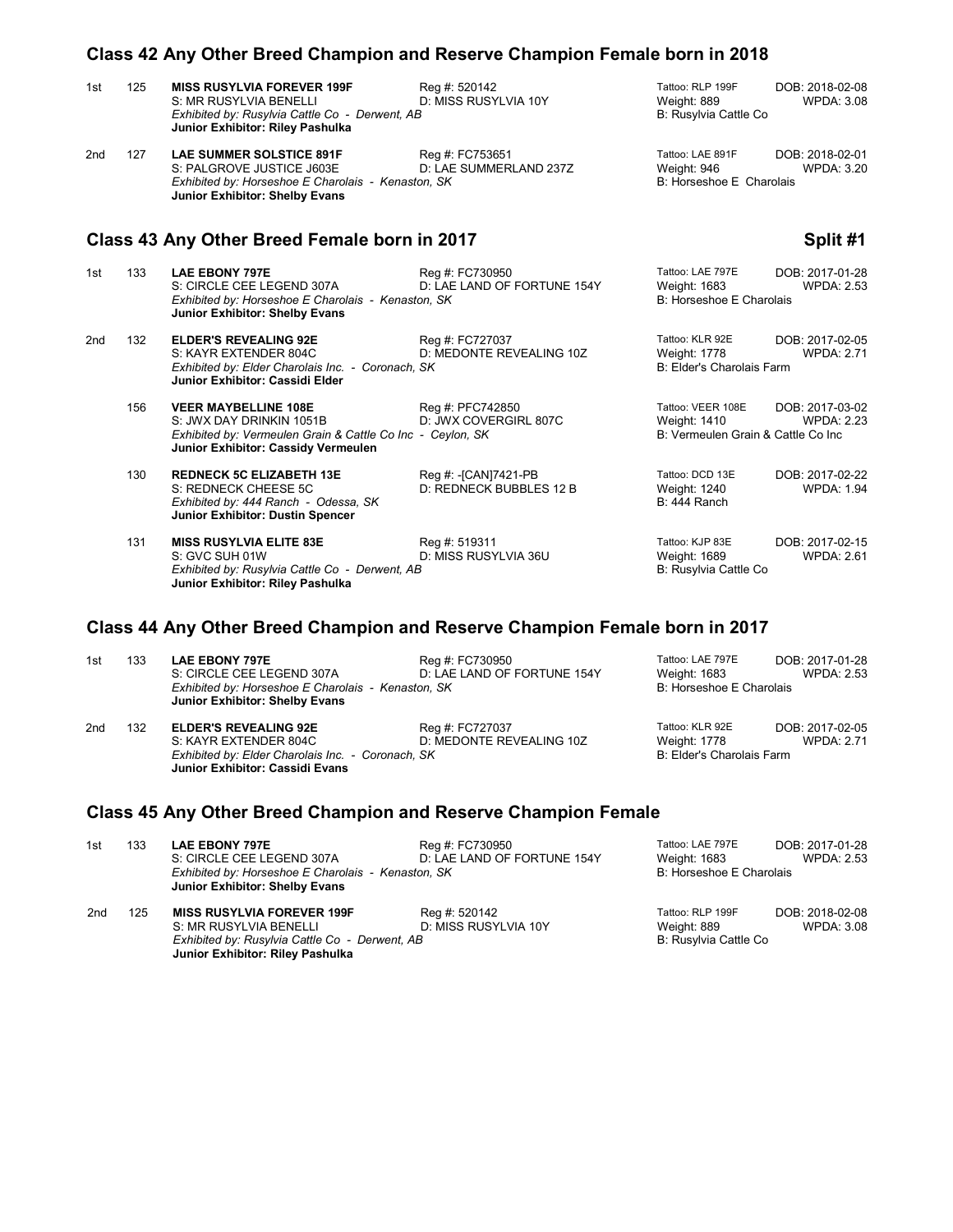### **Class 46 Purebred Female (with 2018 tattooed calf) born in 2016 Split #1**

1st 136 **MERIT FLORA 6078D Reg #: 1934698** Tattoo: TJL 6078D **DOB: 2016-02-18**<br>S: BAR S RANGE BOSS 4002 **D: MERIT FLORA 4120** Weight: 1646 WPDA: 1.63 S: BAR S RANGE BOSS 4002

> **Calf at Side: MERIT 8130F** Reg #:2031046 Tattoo: CRSN 8130F DOB: 2018-02-23<br>S: HF UNIT 14C WEDA: 3.72 S: HF UNIT 14C Sex: Male Weight: 1,019 WPDA: 3.72 **Exhibited by: Merit Cattle Co. - Radville, SK B: Carson Liebreich B: Carson Liebreich Junior Exhibitor: Carson Liebreich**

134 **BAR-H CORA 97D** Reg #: 1940823 Tattoo: AHPC 97D DOB: 2016-04-13

**Calf at Side: BAR-H TIBBIE 1F** Reg #:2062583 Tattoo: AHPC 1F DOB: 2018-04-11<br>S: BAR-H MINDBENDER 141D Sex: Female Weight: 708 WPDA: 3.12 S: BAR-H MINDBENDER 141D Sex: Female Sextern Municipal State of Meight: 708<br>
S: Bar-H Land & Cattle Co. - Langenburg: SK Charle State Co. 3.122.122.12 B: Bar-H Land & Cattle Co *Exhibited by: Bar-H Land & Cattle Co. - Langenburg, SK* **Junior Exhibitor: John Hogberg**

 135 **KAYR DANA 632D** Reg #: FC711252 Tattoo: KAYR 632D DOB: 2016-02-19 S: KCM PROWLER 2X

**Calf at Side: KAYR FALLYN 828F** Reg #:FC753610 Tattoo: KAYR 828F DOB: 2018-02-07<br>S: WCR COMMISSIONER 593 Sex: Female Sexternal Sexternal Register Register 218 Weight: 918 WPDA: 3.17 S: WCR COMMISSIONER 593 Sex: Female Sextern Mediation of the USS Weight: 918<br>Stribited by: KAY-R Land & Cattle Ltd - Waskatenau, AB Stribushing B: Kay-R Land & Cattle Ltd *Exhibited by: KAY-R Land & Cattle Ltd - Waskatenau, AB* **Junior Exhibitor: Kord Phillips**

B: Trent & Janelle Liebreich<br>Tattoo: CRSN 8130F DOB: 2018-02-23

 S: S TITLEST 1145 D: BH EVENING TINGE 87Y Weight: 1900 WPDA: 1.99 B: Bar-H Land & Cattle Co<br>Tattoo: AHPC 1F DOI

B: Kay-R Land & Cattle Ltd<br>Reg #:FC753610 Tattoo: KAYR 828F DOB: 2018-02-07

## **Class 47 Champion and Reserve Champion Female born with own tattooed calf**

| 1st | 136 | <b>MERIT FLORA 6078D</b>                      | Reg #: 1934698      | Tattoo: TJL 6078D            | DOB: 2016-02-18 |
|-----|-----|-----------------------------------------------|---------------------|------------------------------|-----------------|
|     |     | S: BAR S RANGE BOSS 4002                      | D: MERIT FLORA 4120 | Weight: 1646                 | WPDA: 1.63      |
|     |     |                                               |                     | B: Trent & Janelle Liebreich |                 |
|     |     | Calf at Side: MERIT 8130F                     | Reg #:2031046       | Tattoo: CRSN 8130F           | DOB: 2018-02-23 |
|     |     | S: HF UNIT 14C                                | Sex: Male           | Weight: 1,019                | WPDA: 3.72      |
|     |     | Exhibited by: Merit Cattle Co. - Radville, SK |                     | B: Carson Liebreich          |                 |
|     |     | Junior Exhibitor: Carson Liebreich            |                     |                              |                 |

## **Class 48 Bred and Owned - Purebred Female born in 2018 Split #1**

1st 139 **TWST PRIMO'S PRIDE 42F** Reg #: 2027913 Tattoo: BMK 42F DOB: 2018-02-28<br>1.12 S: COLBURN PRIMO 5153 D: ROYAL S PRIDE 42B Weight: 840 WPDA: 3.12 D: ROYAL S PRIDE 42B Weight: 840<br>
Iminster . AB Weight: 815 B: Brianna Kimmel *Exhibited by: Twisted Sisters Livestock - Lloydminster, AB* **Junior Exhibitor: Brianna Kimmel** 2nd 146 **LITTLE REBEL FOOLISH PLEASURE 1F** Reg #: XCAN F696743 Tattoo: BMR 1F DOB: 2018-01-04 D: RVCC PS ALICE 03Z Weight: 990<br>
S: Blair McGlashan B: Blair McGlashan *Exhibited by: Little Rebel Cattle Company - Udora, ON* **Junior Exhibitor: Blair McGlashan** 137 **HEI FOLLOW YOUR HEART** Reg #: 24834 Tattoo: HEI 418F DOB: 2018-04-10<br>2.82 S: HD SWAGGER D: MILLBROOK QUEEN OF HEARTS 2Z Weight: 644 WPDA: 2.82 D: MILLBROOK QUEEN OF HEARTS 2Z Weight: 644<br>B: Height Cattle Co *Exhibited by: Height Cattle Co - Elmwood, ON*  **Junior Exhibitor: Sarah Height** 138 **JRP GIA 22F CO3052410** Reg #: C03052410 **Tattoo: JRP 22F DOB: 2018-03-16 S: KIRBY-LONEPINE ACTIONHERO 403C D: FLYER-CATTLE DEE 22C Weight: 700 WPDA: 2.77** S: KIRBY-LONEPINE ACTIONHERO 403C D: FLYER-CATTLE DEE 22C Weight: 700<br>Exhibited by: JRP Herefords - Fillmore . SK *Exhibited by: JRP Herefords - Fillmore , SK* **Junior Exhibitor: Jesse Procyk** 140 **ARTHUR 48Y 22X SUMMER 139F** Reg #: C03054120 Tattoo: AFPH 139F DOB: 2018-02-15<br>S: HAROLDSONS WLC RHINO ET 48Y D: HAROLDSON'S MARTINE 45P 22X Weight: 838 WPDA: 2.97 D: HAROLDSON'S MARTINE 45P 22X Weight: 838<br>SK B: Arthur Polled Herefords **Exhibited by: Arthur Polled Herefords - Alida, SK Junior Exhibitor: Summer Arthur** 141 **MISS RUSYLVIA FOREVER 199F** Reg #: 520142 Tattoo: RLP 199F DOB: 2018-02-08<br>S: MR RUSYLVIA BENELLI D: MISS RUSYLVIA 10Y Weight: 889 WPDA: 3.08 S: MR RUSYLVIA BENELLI D: MISS RUSYLVIA 10Y Weight: 889 WPDA: 3.08 **Exhibited by: Rusylvia Cattle Co - Derwent, AB Junior Exhibitor: Riley Pashulka** 142 **BBB COLOUR ME RED 1F** Reg #: PG1242755 **Tattoo: BBB 1F** DOB: 2018-02-02<br>12. S: WPT MR 3 DIMENSION 3D D: WPT MS SWEET REVENGE 19C Weight: 955 WPDA: 3.24 D: WPT MS SWEET REVENGE 19C Weight: 955<br>B: Brynn Whelan **Exhibited by: Whelan Farms - Grandora, SK Junior Exhibitor: Brynn Whelan** 143 **NCX MISS FIONNA 3F** Reg #: P C03046533 Tattoo: NCXG 3F DOB: 2018-02-01<br>S: HAROLDSON'S TOTEM 200Z 5D D: NCX MISS BELLA 15B Weight: 815 WPDA: 2.75 S: HAROLDSON'S TOTEM 200Z 5D D: NCX MISS BELLA 15B Weight: 815<br>
Exhibited by: NCX Polled Herefords - Vegreville, AB D: 2.55 B: Gabrielle Cheremshynski *Exhibited by: NCX Polled Herefords - Vegreville, AB* **Junior Exhibitor: Gabrielle Cheremshynski** 144 **WJP GH DESTINY'S FORTUNE 89F** Reg #: C03049264 Tattoo: WJP 89F DOB: 2018-01-12<br>S: GH RUGER 3786 DELUXE 17D D: GH UPTOWN DESTINY 25A Weight: 890 WPDA: 2.82 S: GH RUGER 3786 DELUXE 17D D: GH UPTOWN DESTINY 25A Weight: 890<br>Exhibited by: Oakridge Farms - Aldergrove, BC *Exhibited by: Oakridge Farms - Aldergrove, BC* **Junior Exhibitor: Billy Paul**